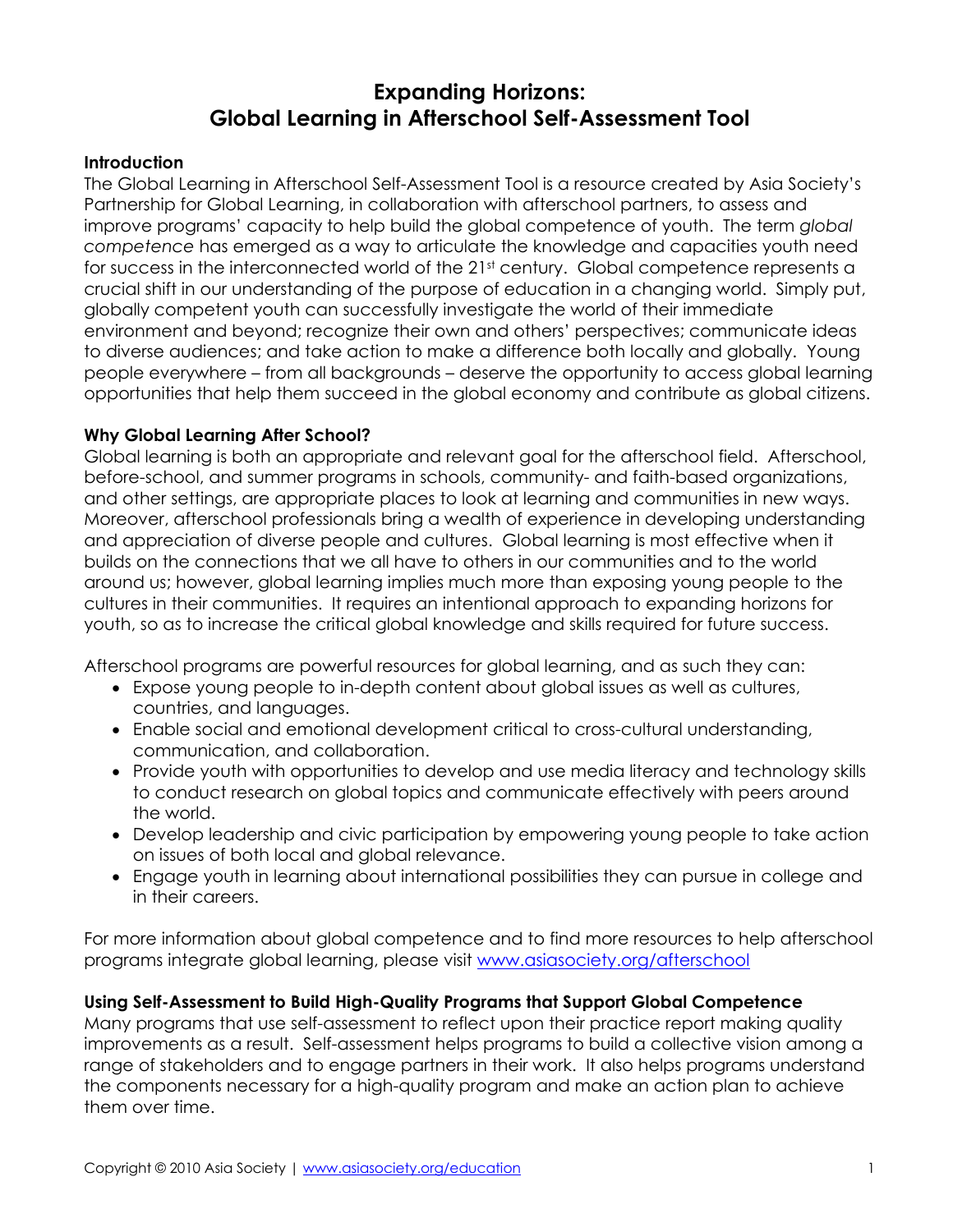Although this tool focuses explicitly on global learning in afterschool, it can and should be used by all types of out-of-school time programs regardless of whether they consider themselves to be globally focused programs or not. Afterschool programs are not required or expected to excel in each of the indicators, but this framework can serve as a guide for programs that wish to bolster their program design, environment, activities, and policies to build global competence in youth. This self-assessment tool can be used as a framework for guiding preliminary discussions on global learning in afterschool as much as it can be used as a measurement on progress to date.

The Global Learning in Afterschool Self-Assessment Tool is not meant to replace any afterschool quality self-assessment tools you may already be using. Rather, it can be used in conjunction with other tools to help you create the conditions necessary for successful global learning within the context of a high-quality program.

# **Using the Global Learning in Afterschool Self-Assessment Tool**

**Structure**: This self-assessment tool builds upon the experience, knowledge, and research of Asia Society's Partnership for Global Learning and afterschool practitioners. The tool is separated into eight domains, each of which has a related list of quality indicators. The domains are:

- Vision, Mission, Culture, and Environment
- Organizations and Management
- Program Planning
- Program Delivery
- Youth Development and Outcomes
- Professional Development
- Families, Communities, and Partnerships
- Program Evaluation

**Process**: For each indicator, self-assessment participants will reflect upon the program and select a performance level rating. All stakeholders will then meet to review and discuss their findings for each domain, and subsequently create an action plan for improvement. It is recommended that programs use this tool at regular intervals to continually assess and advance their progress made toward meeting their global learning goals.

**Performance Level Ratings**: Programs can assess their level of mastery for each indicator using the performance level rating system below:

# **4 Exemplary**

The program has exceeded the standard and is prepared to help others in this area.

**3 Proficient** 

The program has met the standard but would likely need help to work with others in this area.

# **2 Emerging / Progressing**

The program is approaching the standard but could use additional focused assistance in this area.

# **1 Beginning / Have not Addressed**

The program has not addressed or is just beginning to address this area, and may need support to reach the standard.

Programs that find themselves at a level 1 can use the self-assessment to plan for improvements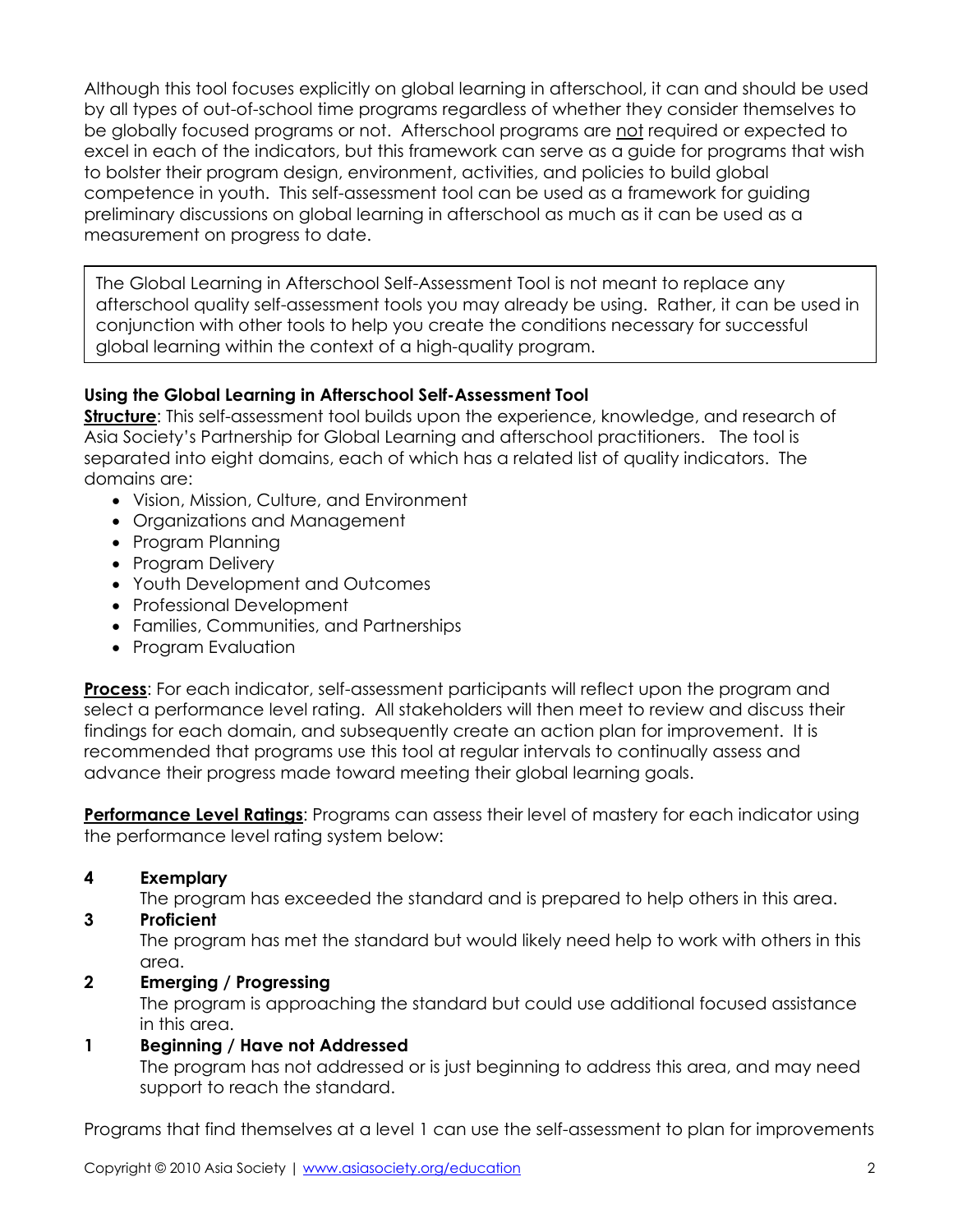and enhancements to meet their global learning goals. In fact, many programs will start at a level 1 in many or most of the indicators. Remember that self-assessment is a low stakes process, which has no negative consequences on the program. Instead, findings from a selfassessment are used for program improvement purposes.

It is important to note that this performance level rating scale is meant to be used by each stakeholder to assess the program, and does not result in a score or average rating for the program. The scale supports each stakeholder as they reflect upon the program.

# *In Appendix I, all of the quality indicators are defined at performance levels 1 – 4. These definitions can be used as a guide both for rating your program and for learning more about what a level 4 might look like in practice for each quality indicator.*

**Timing**: You may choose to introduce the tool prior to program start-up in order to build consensus around a global learning vision and goals. However, using the tool in the middle of the year can be useful because it provides a means for taking stock of where the program is, while allowing time to make changes and improvements before the year is over. Alternatively, you may use this tool at the end of the year to plan for the following year. Programs may review one domain at a time over several weeks or months, or review all domains together. These decisions should be made based on your program's schedule and culture.

**Participants:** It is important to involve a variety of stakeholders in the self-assessment process. Participants may include program and site directors, staff members, youth participants, family members, teachers, school administrators, or other stakeholders.

Facilitation: A strong facilitator is critical to having a successful self-assessment. In collaboration with staff and stakeholders, the self-assessment facilitator coordinates who will be engaged in the process, how and when it will take place, and how data and findings will be compiled and shared. The facilitator must also ensure the self-assessment process ends with a plan for program improvement. Often, site directors or supervisors take the on the role of facilitator. However, program staff, school personnel, volunteers, and parents can also possess the qualities needed to serve as a facilitator.

Below are key questions facilitators to consider as they plan the self-assessment process.

- What is the collective future that the program wants to create?
- How can we encourage everyone to actively share their thoughts and ideas?
- How can we help others embrace change as an opportunity for growth?
- How can we help others see gains and celebrate progress?

**Program Planning and Improvement:** Use of this self-assessment tool directly links with creating an action plan for program changes and improvement. After completing a self-assessment, it is time to develop an action plan based on your team's findings. This tool encourages users to indicate priorities and determine the appropriate timeframe for different types of improvements using the following categories:

- **Right Now:** Area will be addressed immediately after the self-assessment is complete. These are small changes that you can use to get started right away.
- **This Year:** Area will be addressed during the current program year. These longer-term projects require some planning time to develop and might require collaboration among program staff and partners.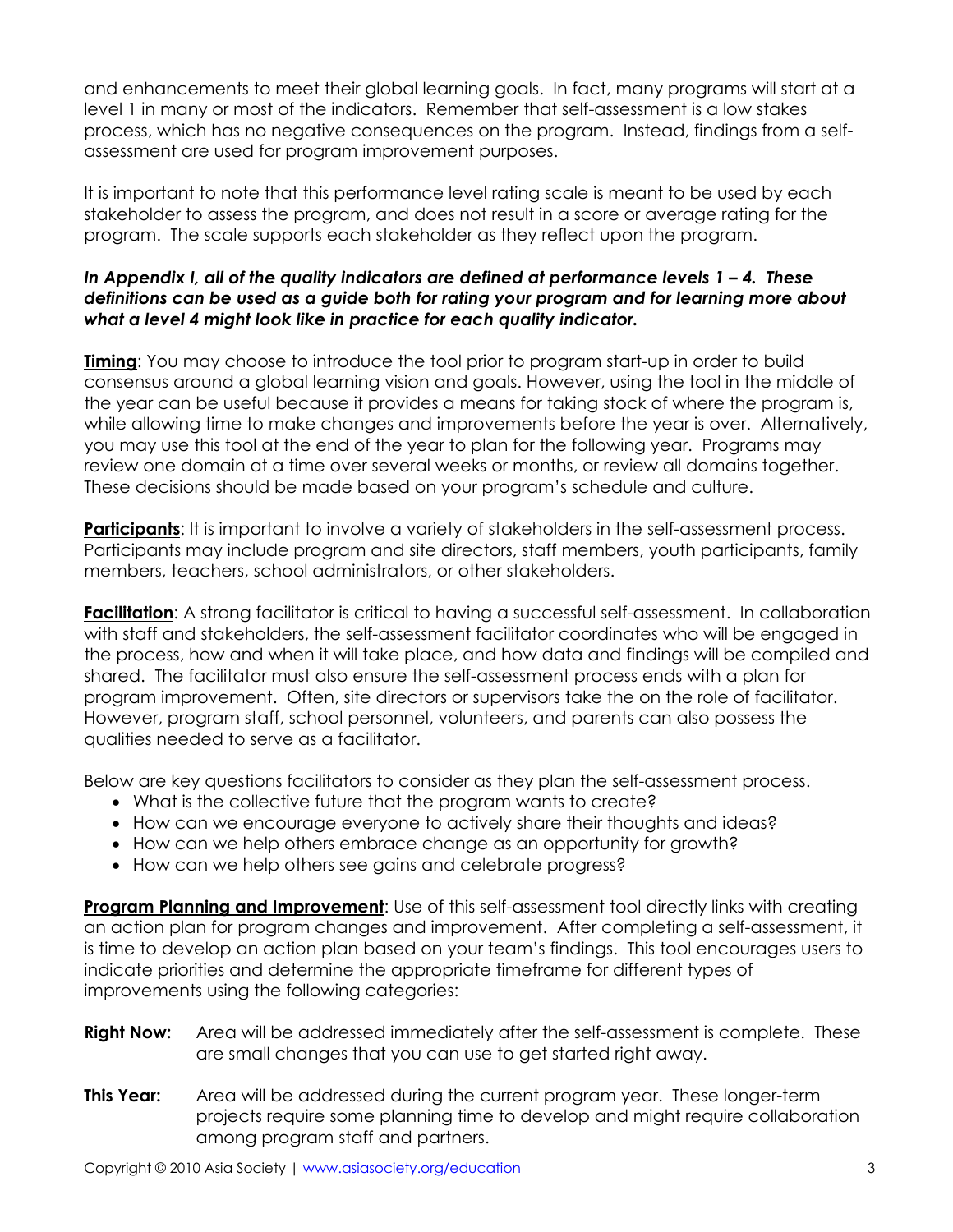**Next Year:** Planning in this area will take place in the current year, for implementation in the following year. These target areas require a planning process and collaboration between program stakeholders. It might be necessary to re-evaluate your plans for this area prior to the start of the next program year.

The **Taking Action** sections under each domain will assist your program to determine the types of action steps you might take if you find your program operating at a level 1 or 2. Taking Action is meant to be a guiding example using one sample indicator in each domain. Program stakeholders should ultimately determine the best course of action for their program.

**Prepare, Facilitate, and Follow-Up!:** No matter how you choose to conduct the self-assessment, there are three main steps to follow: Prepare, Facilitate, and Follow-up. Here are some things to consider during each stage of the process:

# *1. Prepare*

- Create a message so stakeholders understand why the program is using this tool. Understanding why global learning is important, the outcomes it can yield for youth, and the specific need for global competence in your community will help you craft your message! For help making the case for global learning, visit the Asia Society's website at www.asiasociety.org/education, and especially the *Expanding Horizons* video, available free online here: www.asiasociety.org/afterschool/video
- Work with program leaders to align and/or integrate this global learning self-assessment process and its results with a general quality self-assessment process the program may already be using. Consider how working with two tools in conjunction may be an opportunity to reinforce key concepts and/or dive deeply into specific areas.
- Work with program leaders to determine how outcomes of the self-assessment process will be turned into global learning enhancements.
- Send out a formal invitation that lets everyone know what to expect of the selfassessment and what their role will be in their process.

# *2. Facilitate*

- Refresh the group's understanding of global learning and key terminology used in the tool. Be sure to make connections explicit between concepts that may be familiar to your group but which may be referred to differently in this tool. Again, Asia Society's website can help.
- Remind the group of their roles in the process.
- Ask participants to brainstorm ground rules for working successfully as a group.
- x Be sure to record all feedback and suggestions, and create a formal action plan.

# *3. Follow-Up*

- Ask the group to share lessons learned and all recommendations for infusing global learning into the program.
- Acknowledge everyone's contributions and recognize the impact that these program enhancements will have on young people.
- Follow up on immediate action steps as soon as possible while momentum around global learning is fresh and strong.
- Communicate all improvements and changes made to the program to all stakeholders.
- x Contact Asia Society for more resources, including the *Expanding Horizons* professional development program designed especially for afterschool trainers and frontline staff, at 212-327-9307 or pgl@asiasociety.org.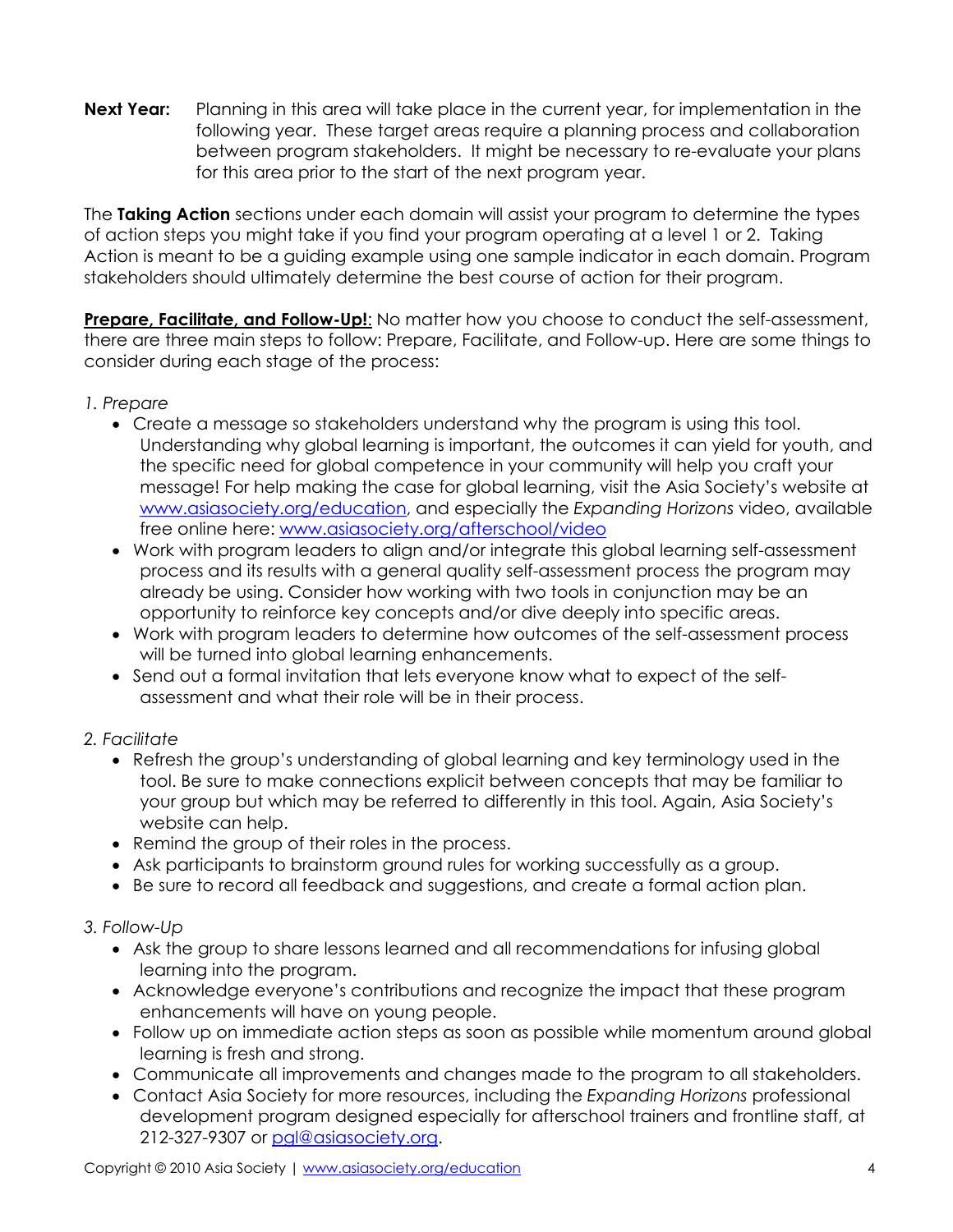# **Domain 1: Vision, Mission, Culture, and Environment**

**A program that successfully builds global competence in youth has articulated a clear global learning mission, vision, and set of goals. The program infuses these global goals throughout the program's policies and practices; they are not isolated in any one area. The program has an environment and culture that encourages positive interactions among peers and adults of all backgrounds, embraces multiple perspectives, and fosters mutual respect between diverse groups represented in the community and beyond.** 

- 1. The mission of the program identifies facilitating global learning as a primary program goal.
- 2. Program rituals, traditions, and ways of operating include global content, perspectives, and experiences wherever possible.
- 3. The program staff and participants respect and value diverse cultures, including those represented locally as well as others across the world.
- 4. The program environment welcomes and supports learning about diverse peoples, cultures, and issues.

# **Taking Action: A Sample Action Plan for Indicator #2**

*Program rituals, traditions, and ways of operating include global content, perspectives, and experiences wherever possible.* 

Right Now: The self-assessment team will identify and implement a few simple ways to incorporate global content into program rituals. For example, to foster an inclusive and welcoming environment and increase interest in language learning, youth will be greeted at the start of program in a different language each week. This ritual may start with languages spoken locally in the community and then grow to include other languages from around the world.

This Year: During the program's regular story hour, staff members will intentionally select and include international stories, followed by discussions about each story's origin, setting, characters, and themes. Through these discussions, youth participants may identify new places, people, or global issues that they want to learn more about.

Next Year: The site director will work with the program's food supply service to serve healthy snack and/or supper options that represent different cultures and communities. Each week, the food served will be discussed among program participants and they will learn about the culture or community the food represents. The connection may be obvious (dumplings from China) or subtle (the food item or dish includes an ingredient that was cultivated in a specific part of the world).

# **Asia Society Resources**

Case Study: Global Kids http://asiasociety.org/education-learning/afterschool/case-study-global-kids Case Study: World Savvy http://asiasociety.org/education-learning/afterschool/case-study-world-savvy

| Performance | Level |   |                     | <b>Plan To Improve</b> |  |
|-------------|-------|---|---------------------|------------------------|--|
| $\mathbf 2$ | 3     | 4 | Right<br><b>Now</b> | <b>Next</b><br>Year    |  |
|             |       |   |                     |                        |  |
|             |       |   |                     |                        |  |
|             |       |   |                     |                        |  |
|             |       |   |                     |                        |  |
|             |       |   |                     |                        |  |
|             |       |   |                     |                        |  |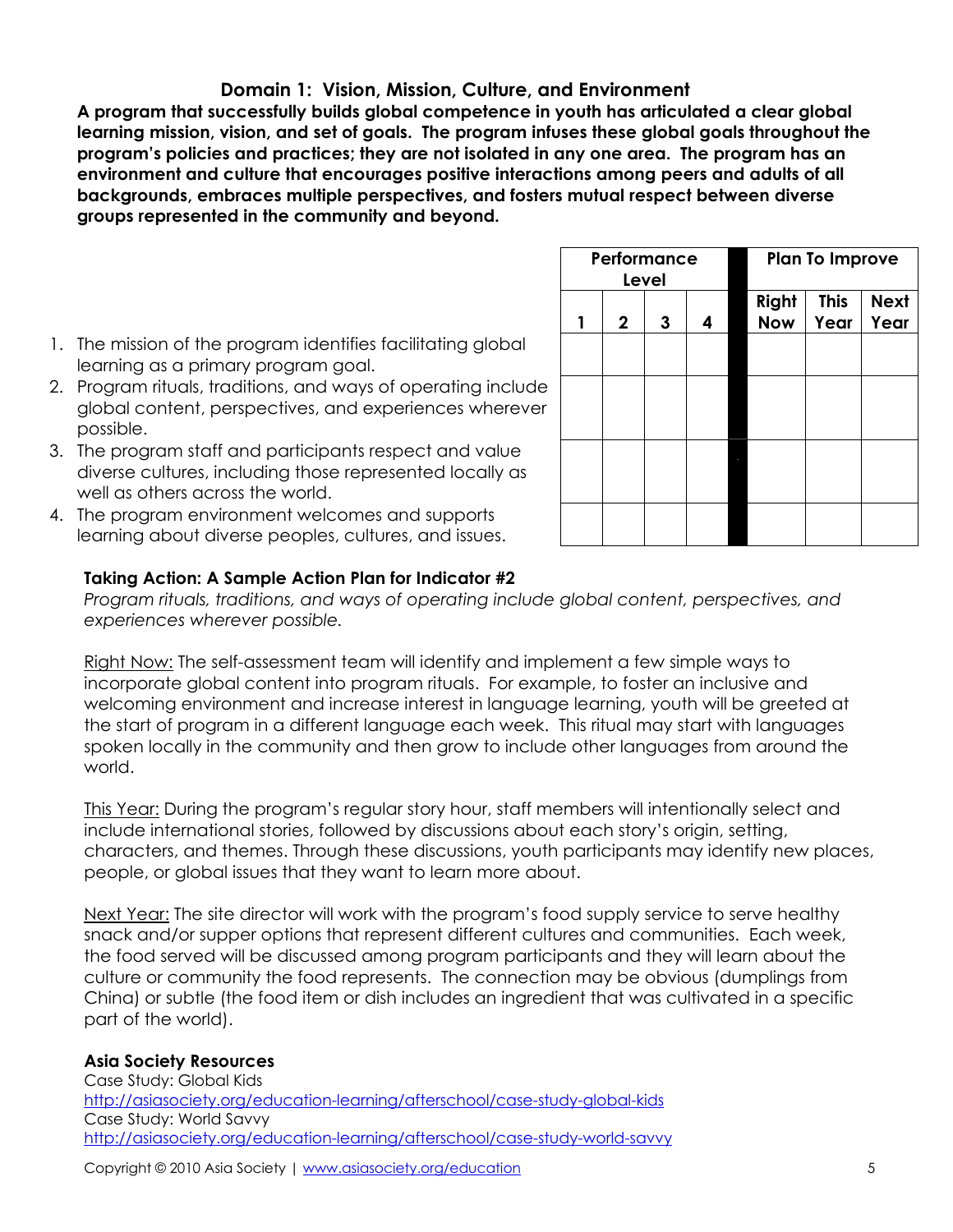# **Domain 2: Organization and Management**

**A program that successfully builds global competence in youth has leaders who develop an intentional structure to maximize global learning and positive youth development throughout the implementation of the program.** 

- 1. Staff consider the program's global learning-related goals when making decisions about policies, activities, partnerships, and events.
- 2. The program schedule provides opportunities for all youth to participate in global learning activities.
- 3. The program enables youth to choose global activities and projects based on their interest.
- 4. The program administration provides resources to assist staff in implementing global activities.
- 5. The program administration articulates the importance of global learning to the public and other stakeholders.

# **Taking Action: A Sample Action Plan for Indicator #5**

*The program administration articulates the importance of global learning to the public and other stakeholders.* 

Right Now: The program director/site coordinator will create a one-page fact sheet about why global learning is important for youth in their community. They will distribute fact sheet with a memo to parents and family members on the program's activities and policies that help address the demonstrated need to foster global competence.

This Year: One of the program's community events will focus on global learning. The program will invite parents and family members, community leaders, school partners, and other stakeholders to attend. The event will include a discussion on the importance of global competence for youth, performances that exemplify the program's global activities and young people's global learning, and a globally-focused demonstration project in which event attendees can participate.

Next Year: The program orientation for youth and their families will review the program's global learning goals, and ask for input to create a program-wide global learning plan. Youth will be regularly surveyed regarding their level of global competence and engagement with the program's global learning activities, and this information will be shared with program stakeholders. Planning for the program's community event will begin early and will use speaking invitations and sponsorship opportunities to engage new stakeholders in the program's global learning goals and efforts.

# **Asia Society Resources**

Case Study: Latona School Associates http://asiasociety.org/education-learning/afterschool/case-study-latona-school-associates

|   | Performance | Level |   | <b>Plan To Improve</b> |                     |  |  |  |
|---|-------------|-------|---|------------------------|---------------------|--|--|--|
| 1 | $\mathbf 2$ | 3     | 4 | Right<br><b>Now</b>    | <b>Next</b><br>Year |  |  |  |
|   |             |       |   |                        |                     |  |  |  |
|   |             |       |   |                        |                     |  |  |  |
|   |             |       |   |                        |                     |  |  |  |
|   |             |       |   |                        |                     |  |  |  |
|   |             |       |   |                        |                     |  |  |  |
|   |             |       |   |                        |                     |  |  |  |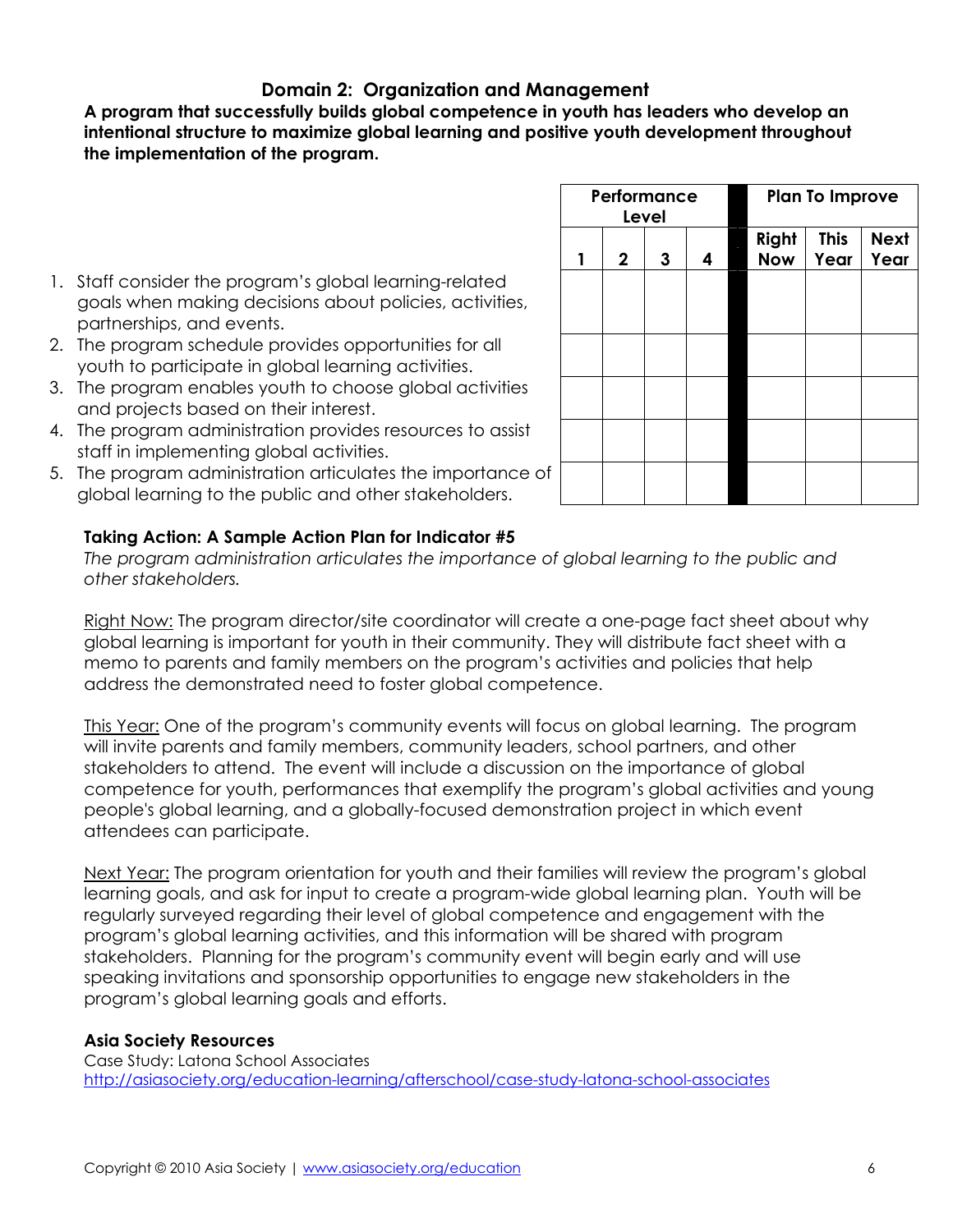# **Domain 3: Program Planning**

**A program that successfully builds global competence in youth carefully plans activities to offer a range of global learning options and opportunities that incorporate the development of academic, social, and emotional skills in multiple settings. In order to do this, the program gains access to a variety of global resources and materials in preparation for activities.** 

- 1. The program enables youth to acquire and apply global knowledge and skills throughout all types of program activities.
- 2. The program collaborates with school, community, and family partners to plan activities that complement and enhance global learning that takes place during the school day or at other times and in other settings.
- 3. The program plans ways to intentionally offer world language exposure and/or language instruction.
- 4. The program plans field trips or travel opportunities that promote global competence.
- 5. The program plans service learning or other communitybased projects and activities that help youth connect personal, local, and global issues.

|   | Performance | Level |   |                     | <b>Plan To Improve</b> |                     |
|---|-------------|-------|---|---------------------|------------------------|---------------------|
| 1 | $\mathbf 2$ | 3     | 4 | Right<br><b>Now</b> | <b>This</b><br>Year    | <b>Next</b><br>Year |
|   |             |       |   |                     |                        |                     |
|   |             |       |   |                     |                        |                     |
|   |             |       |   |                     |                        |                     |
|   |             |       |   |                     |                        |                     |
|   |             |       |   |                     |                        |                     |
|   |             |       |   |                     |                        |                     |
|   |             |       |   |                     |                        |                     |

# **Taking Action: A Sample Action Plan for Indicator #2**

*The program collaborates with school, community, and family partners to plan activities that complement and enhance global learning that takes place during the school day or at other times and in other settings.* 

Right Now: Program staff will conduct a survey of what participants are learning during the school day, and use the information gathered to align program activities with globally-focused school-day lessons and themes when possible. For example, if participants are studying Australian animals or the Australian eco-system in school, then the afterschool program may focus activities on the aboriginal culture and arts of Australia, which are closely connected to nature.

This Year: Program staff will review the state learning standards relevant to the ages and grades of youth in the program. Program staff will meet with school-day staff to share the learning standards identified and discuss potential alignment with school-day curriculum. Based on the specific opportunities discussed, activity staff will use the learning standards to expand upon activity plans and add elements that reinforce and/or extend globally-focused school-day activities.

Next Year: The site director will coordinate a global learning work group, comprised of program staff, staff from other afterschool and summer programs, teachers from the school day, community partners, and family members to discuss aligning global learning across settings. The working group will identify both opportunities as well as gaps/needs, and determine action items to best align curriculum, staffing, funding, and other supports during the upcoming year to enhance global learning.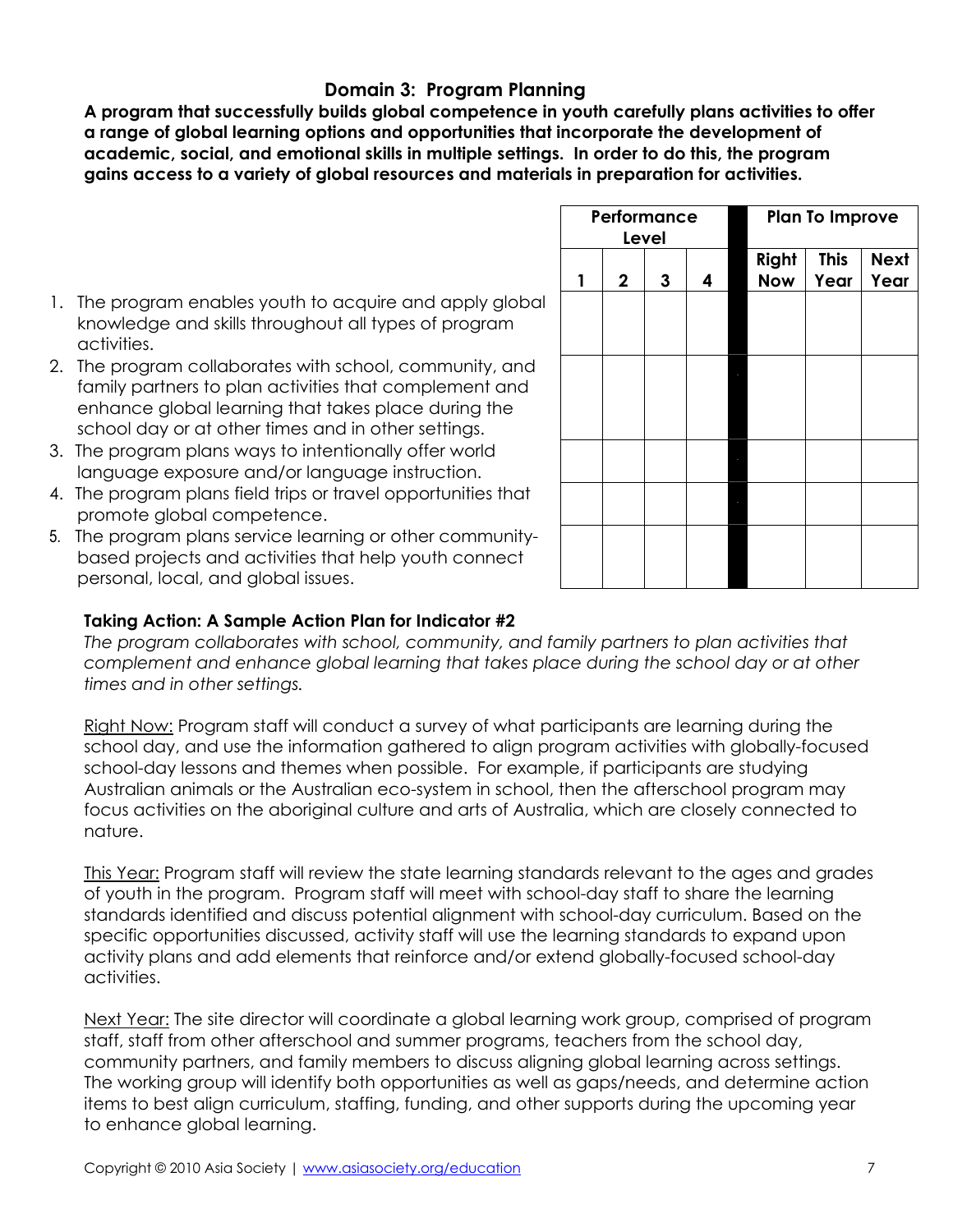# **Asia Society Resources**

Global Learning at Any Age http://asiasociety.org/education-learning/afterschool/global-learning-any-age

Around the World, Throughout the Year http://asiasociety.org/education-learning/afterschool/around-world-throughout-year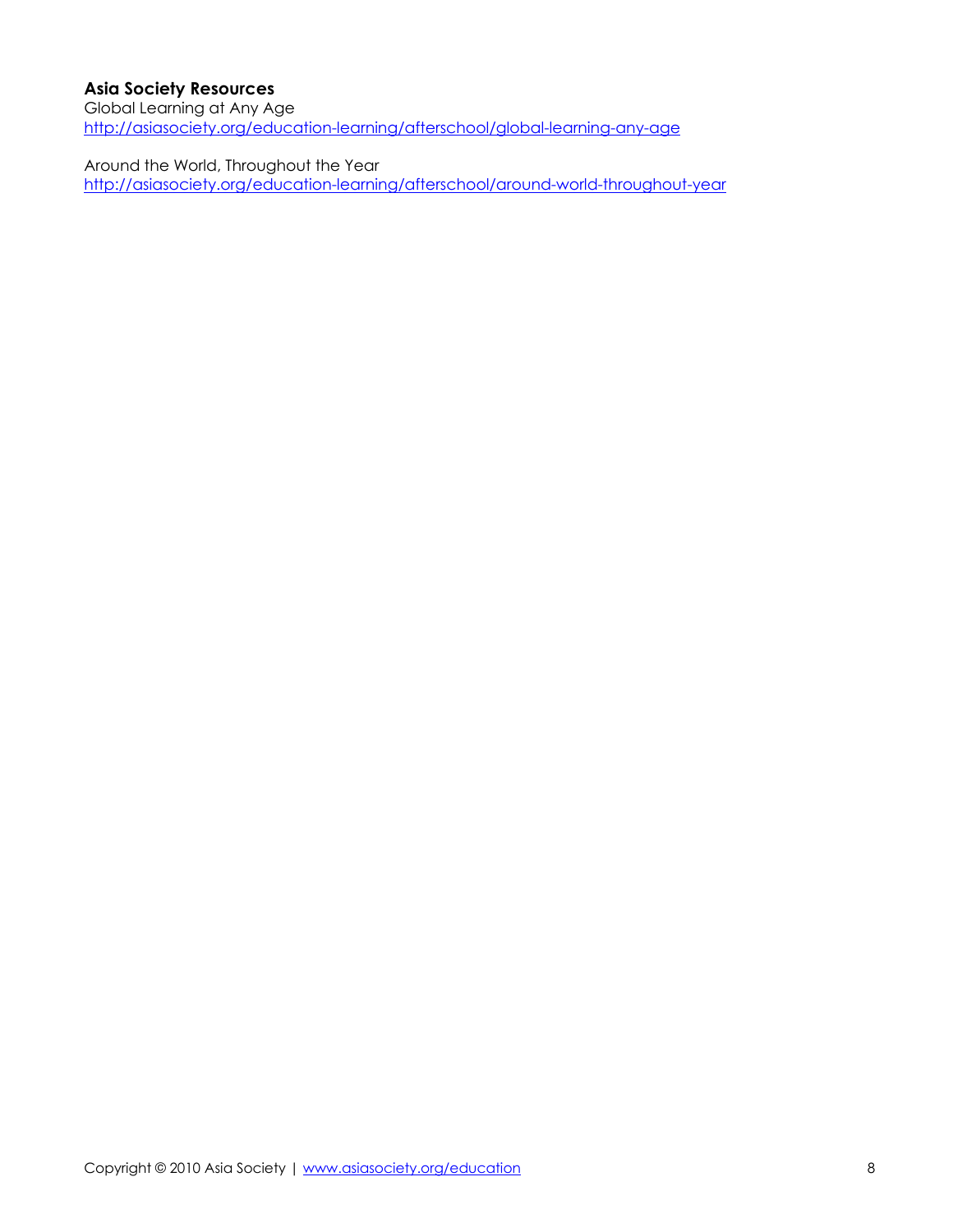# **Domain 4: Program Delivery**

**A program that successfully builds global competence in youth harnesses a variety of teaching and learning methodologies, including project-based learning; field trips and communitybased projects; virtual and in-person international exchange; internships, apprenticeships, and mentorships; and others. Throughout all these learning opportunities, staff connect youth with resources – including information, materials, people, and places – to facilitate global learning.** 

- 1. Staff promote close relationships between youth and between youth and adults that can support the development of global competence through program activities, partnerships, mentorships, or internships/apprenticeships.
- 2. Staff intentionally facilitate in-person and virtual relationships through technology between participants of different cultural, geographic, and demographic backgrounds.
- 3. Staff assist all participants to access international information, media, and authentic materials that support their global learning.

|   | Performance<br>Level |   |   |                     | <b>Plan To Improve</b> |                     |  |  |  |
|---|----------------------|---|---|---------------------|------------------------|---------------------|--|--|--|
| 1 | $\mathbf 2$          | 3 | 4 | Right<br><b>Now</b> | <b>This</b><br>Year    | <b>Next</b><br>Year |  |  |  |
|   |                      |   |   |                     |                        |                     |  |  |  |
|   |                      |   |   |                     |                        |                     |  |  |  |
|   |                      |   |   |                     |                        |                     |  |  |  |
|   |                      |   |   |                     |                        |                     |  |  |  |
|   |                      |   |   |                     |                        |                     |  |  |  |
|   |                      |   |   |                     |                        |                     |  |  |  |

# **Taking Action: A Sample Action Plan for Indicator #2**

*Staff intentionally facilitate in-person and virtual relationships through technology between participants of different cultural, geographic, and demographic backgrounds.* 

Right Now: Each staff member will intentionally create new opportunities that encourage different groups to interact with each other between and during activities. These may include opportunities for participants to develop group promises that create a safe space when talking about cultural heritage, learning about people from other cultures, and/or interacting with people from other cultures.

This Year: The site director will reach out to a few new community partners who represent a diverse range of ages, cultures, demographics, and interests. Partners will be asked to participate in the program as guest speakers, teaching artists, field trip leaders, and in other ways.

Next Year: Program leaders will update and implement a plan that involves the active recruitment of a diverse group of participants, staff, and community partners. These stakeholders will be asked to rotate between groups, activities, and responsibilities throughout the year to ensure that they all interact with one another.

# **Asia Society Resources**

Connecting to Global Content: Curriculum and Approaches http://asiasociety.org/education-learning/afterschool/connecting-global-content-curriculum-andapproaches Service Learning: Activating Afterschool Hours and Summertime http://asiasociety.org/education-learning/afterschool/service-learning-activating-afterschool-hours-andsummertime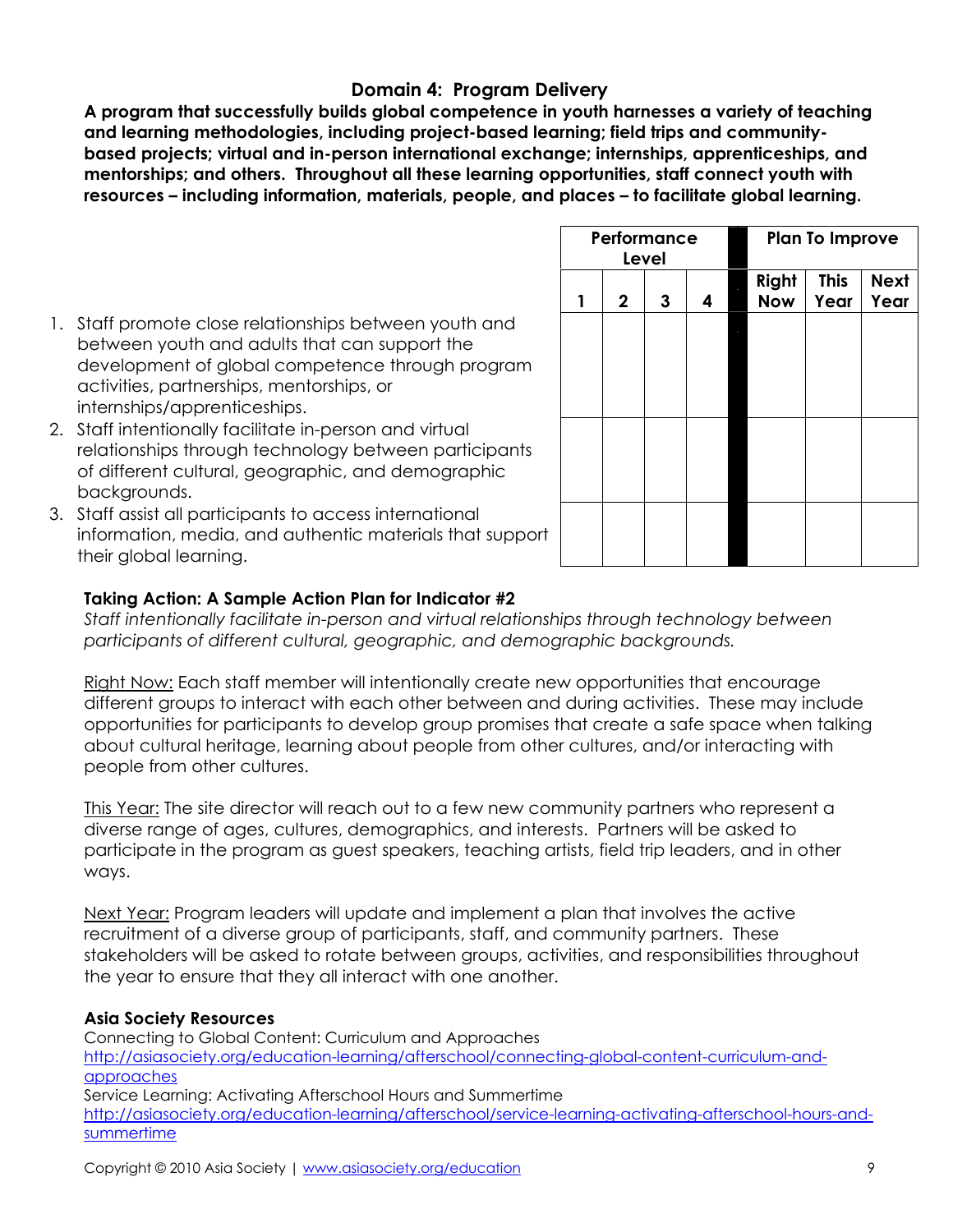# **Domain 5: Youth Development and Outcomes**

**A program that successfully builds global competence in youth provides learning opportunities that help youth demonstrate their ability to investigate the world around them and beyond, recognize their own perspectives and those of others, communicate their ideas to diverse audiences, and take action to contribute to positive change locally and globally.** 

|                                                                                                                                                         | Performance<br>Level |  |                    | <b>Plan To Improve</b> |                     |
|---------------------------------------------------------------------------------------------------------------------------------------------------------|----------------------|--|--------------------|------------------------|---------------------|
|                                                                                                                                                         |                      |  | Righ<br><b>Now</b> | <b>This</b><br>Year    | <b>Next</b><br>Year |
| 1. The program supports youth to investigate the world and<br>deepen their understanding about it.                                                      |                      |  |                    |                        |                     |
| 2. The program supports youth to recognize multiple<br>perspectives and apply cross-cultural understanding.                                             |                      |  |                    |                        |                     |
| 3. The program supports youth to communicate ideas to<br>diverse audiences by connecting and collaborating<br>across cultural or geographic boundaries. |                      |  |                    |                        |                     |
| 4. The program supports youth to take action on global<br>issues as well as local issues of global significance.                                        |                      |  |                    |                        |                     |

- deepen their understanding about it. 2. The program supports youth to recognize multiple
- perspectives and apply cross-cultural understanding.
- 3. The program supports youth to communicate ideas to diverse audiences by connecting and collaborating across cultural or geographic boundaries.
- 4. The program supports youth to take action on global issues as well as local issues of global significance.

# **Taking Action: A Sample Action Plan for Indicator #4**

*The program supports youth to take action on global issues as well as local issues of global significance.* 

Right Now: Staff will design an activity that helps participants identify the community issues that affect and/or concern them the most, research the issue and discover other communities around the world with youth who are impacted by this issue, and then create a presentation or hold a discussion about how other global communities are addressing this issue.

This Year: Staff will convene a meeting for participants to discuss and decide upon which global issue, of those they researched, they want to take action on. Staff will serve as facilitators and help youth to come to agreement on one issue. Staff will guide youth through a process by which they learn more about the issue and what actions have been taken locally and globally, and then lead youth through a local service-learning project related to the issue.

Next Year: In the beginning of the year, staff will convene a meeting for participants to discuss and decide upon several issues that affect them and have global significance. Participants will self-select into groups based on the issue they are most interested in. Staff will guide each group through a process by which they learn more about the issue, who it impacts around the world, and what they can learn from what has already been done to address it. Staff will lead groups on a series of service-learning projects related to the issue that build from a local to a global impact. Youth will present their issues and projects to staff, participants, and families at the end of the program year.

# **Asia Society Resources**

Global Competence and the Afterschool Hours http://asiasociety.org/education-learning/afterschool/global-competence-and-afterschool-hours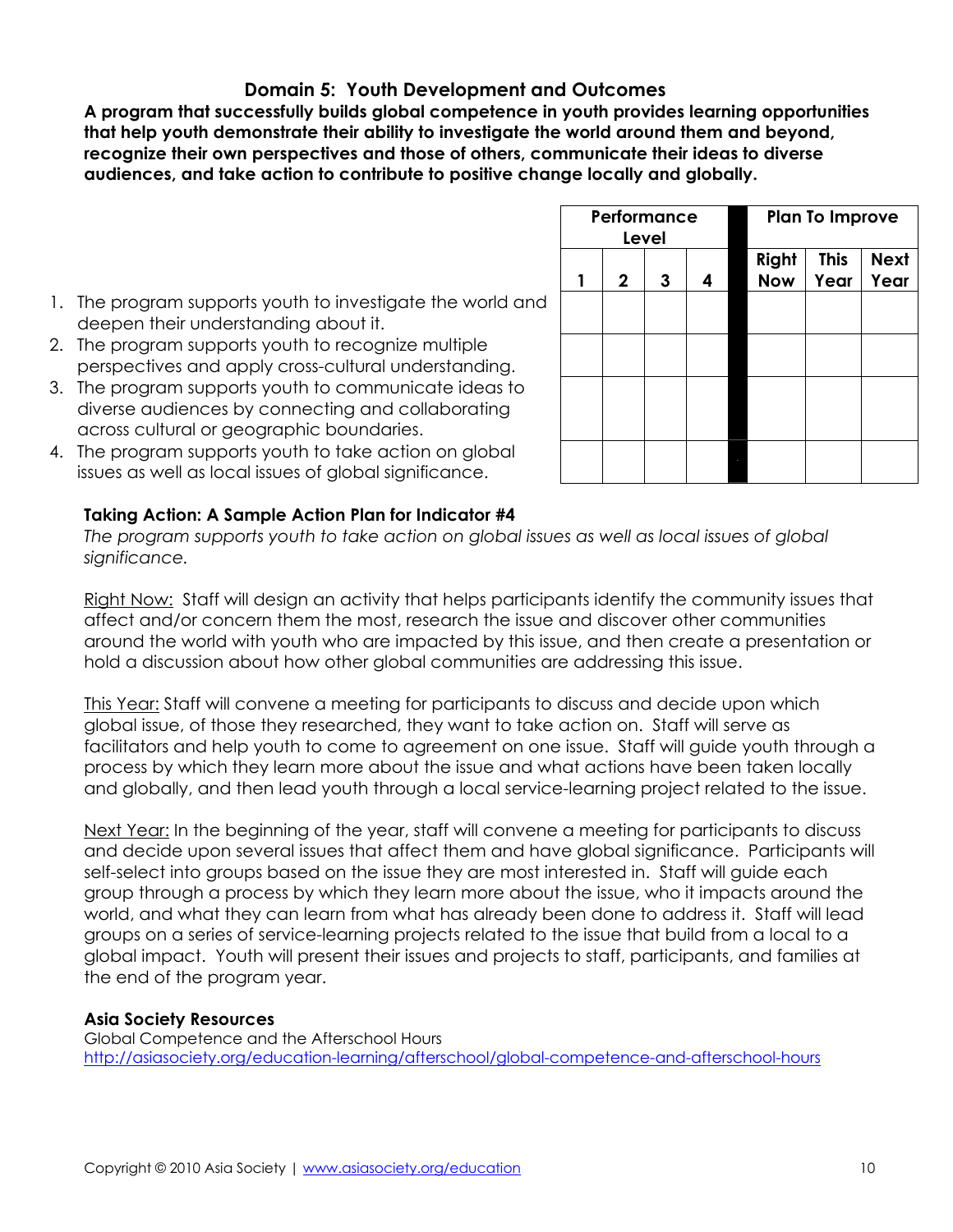# **Domain 6: Professional Development**

**A program that successfully builds global competence in youth recruits, hires, and develops a staff that is culturally and demographically diverse and values the program's global learning goals and activities. Program leaders encourage staff members to expand their knowledge of the world both informally and through formal global education professional development opportunities to better support global learning in the program.** 

- 1. Staff have sufficient capacity to integrate international content and perspectives into program activities.
- 2. The program has a professional development plan to help staff continuously strengthen their capacity to provide global activities.
- 3. Staff seek opportunities to access and/or acquire resources from or to collaborate with outside organizations and experts to provide global activities.
- 4. Staff model global competence by staying up to date on current world events and presenting balanced viewpoints on global issues.

|   | Performance | Level |   |                     | <b>Plan To Improve</b> |                     |
|---|-------------|-------|---|---------------------|------------------------|---------------------|
| 1 | $\mathbf 2$ | 3     | 4 | Right<br><b>Now</b> | <b>This</b><br>Year    | <b>Next</b><br>Year |
|   |             |       |   |                     |                        |                     |
|   |             |       |   |                     |                        |                     |
|   |             |       |   |                     |                        |                     |
|   |             |       |   |                     |                        |                     |

# **Taking Action: A Sample Action Plan for Indicator #1**

*Staff have sufficient capacity to integrate international content and perspectives into program activities.* 

Right Now: Staff members will commit to bringing their knowledge of the world to their work in the program by volunteering to lead new activities on the international content and perspectives that they are comfortable with.

This Year: The site director will conduct a staff survey to find out more about staff members' knowledge of and experiences with other countries, cultures, and global issues. Results from the survey will be used to form collaborative teams that develop new activities, as well as to identify areas in which outside partners and/or professional development may be needed.

Next Year: The site director will implement a professional development plan that will support staff members, collaborative teams, and outside partners as they create global learning activities around their existing global knowledge, as well as support staff members as they learn new approaches and content that will help them build global competence in youth.

# **Asia Society Resources**

Characteristics of a Globally Competent Youth Worker http://asiasociety.org/files/afterschool-youthworker.pdf

Personal Connections for Global Learning http://asiasociety.org/files/afterschool-personalconnections.pdf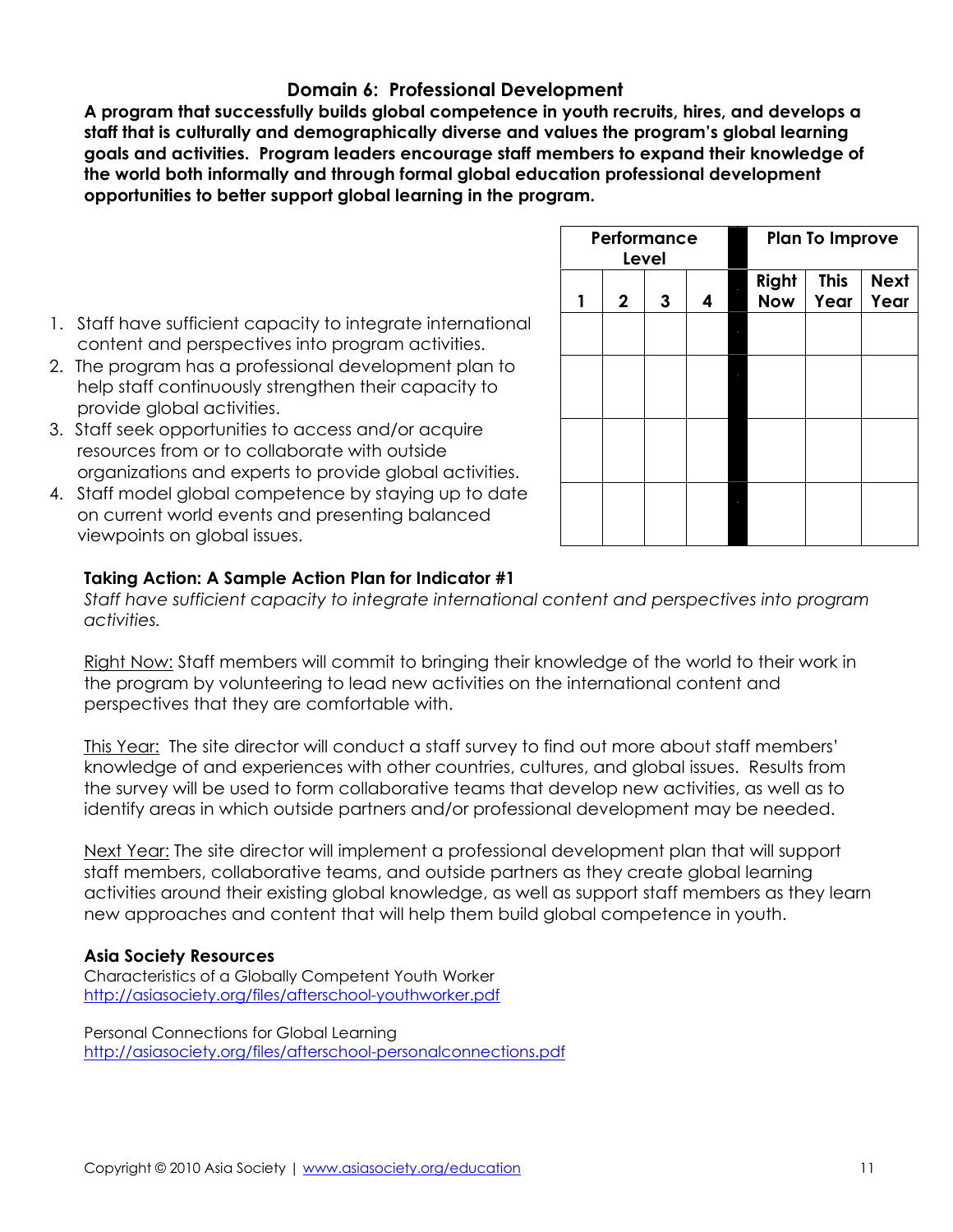# **Domain 7: Families, Communities, and Partnerships**

**A program that successfully builds global competence in youth values the role that families and community partners play in fostering global learning by tapping into their international resources and experiences. The program also creates opportunities for youth to share their global experiences with their peers and within the community. The program has both local and international partnerships to meet its global goals.** 

- 1. The program uses the assets of participants' and families' cultures, backgrounds, experiences, and values to strengthen the program's global mission.
- 2. The program uses young peoples' global knowledge, skills, and projects to educate and involve peers, community, and family members in global learning.
- 3. The program has active partnerships with higher education, businesses, arts and cultural institutions, and community organizations that support the program's global activities and initiatives.
- 4. The program has active partnerships with afterschool programs, schools, or youth organizations in other countries to share best practices and to organize collaborative projects.
- 5. Staff collaborate with schools to create and participate in professional development opportunities in which they share global content, strategies, and materials, as well as to seamlessly align global learning during and beyond the school day.

# **Taking Action: A Sample Action Plan for Indicator #3**

*The program has active partnerships with higher education, businesses, arts and cultural institutions, and community organizations that support the program's global activities and initiatives.* 

Right Now: Program staff will meet to take an inventory of existing partners who have resources and/or expertise that can enhance global learning activities.

This Year: The site director will reach out to potential partners from the community to discuss opportunities for them to work with the program and enhance global learning activities, in conjunction with the program's overall global goals, professional development plans, and any identified gaps/needs in global curriculum, content, or expertise. Through this process, site directors and community partners will discuss what their organization can offer as well as the benefits they hope to gain from working with the other.

Copyright © 2010 Asia Society | www.asiasociety.org/education 12 Next Year: After reviewing what partnerships are available to build on opportunities and/or fill gaps/needs and selecting the most appropriate partners for the program, the site director will invite new partners to participate in program planning around global learning. Partners will meet several staff members and participants as part of the planning process, and participate in an evaluation process at the end of the year to determine if the partnership was successful.

|   | Performance<br>Level |   |   |  |                     | <b>Plan To Improve</b> |                     |
|---|----------------------|---|---|--|---------------------|------------------------|---------------------|
| 1 | $\mathbf 2$          | 3 | 4 |  | Right<br><b>Now</b> | <b>This</b><br>Year    | <b>Next</b><br>Year |
|   |                      |   |   |  |                     |                        |                     |
|   |                      |   |   |  |                     |                        |                     |
|   |                      |   |   |  |                     |                        |                     |
|   |                      |   |   |  |                     |                        |                     |
|   |                      |   |   |  |                     |                        |                     |
|   |                      |   |   |  |                     |                        |                     |
|   |                      |   |   |  |                     |                        |                     |
|   |                      |   |   |  |                     |                        |                     |
|   |                      |   |   |  |                     |                        |                     |
|   |                      |   |   |  |                     |                        |                     |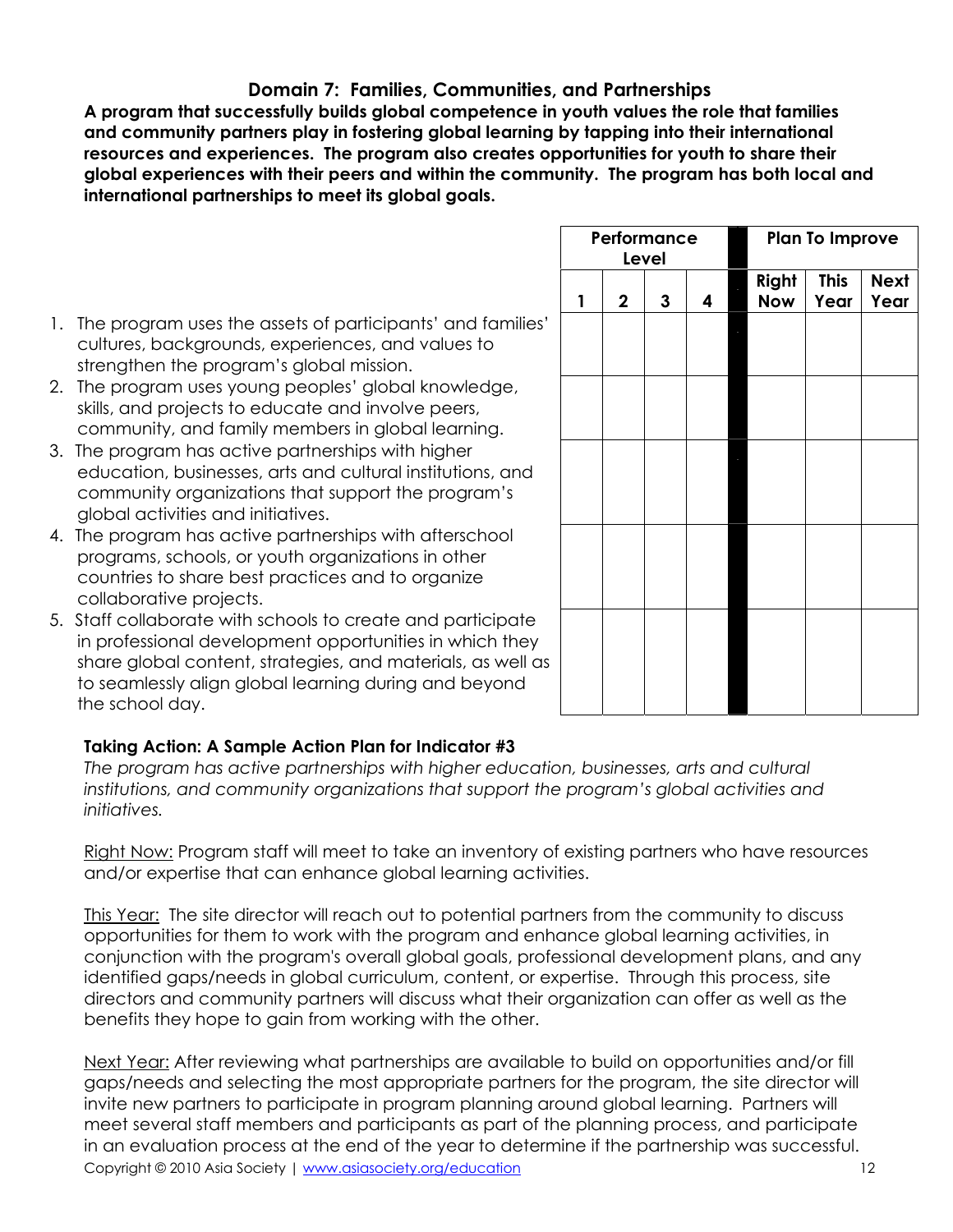# **Asia Society Resources**

Community Connections for Global Learning http://asiasociety.org/files/afterschool-personalconnections.pdf

Higher Education Institutions Can Help Program Afterschool and Summer Programs http://asiasociety.org/education-learning/afterschool/higher-education-institutions-can-help-programafterschool-and-summer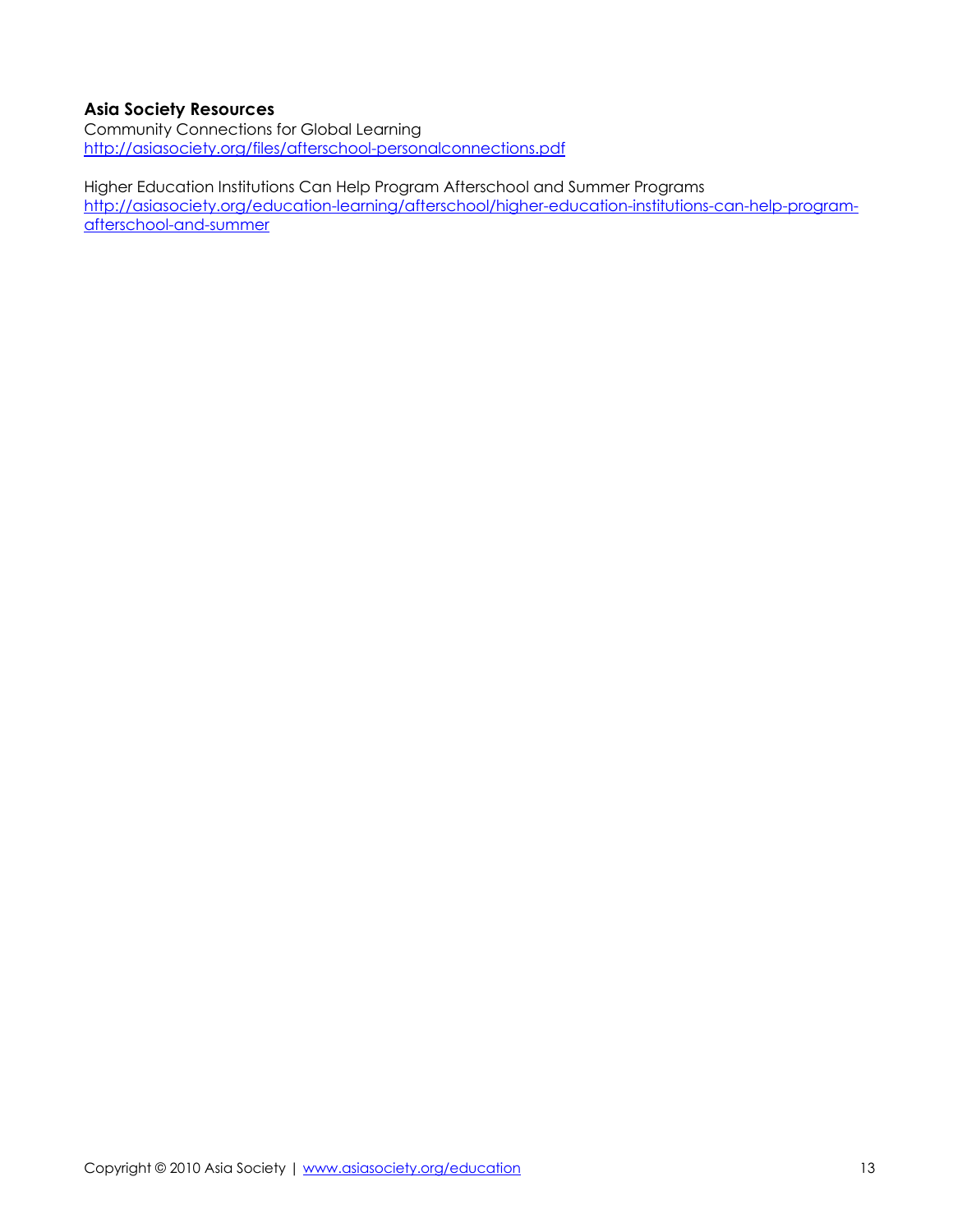# **Domain 8: Program Evaluation**

**A program that successfully builds global competence in youth has identified specific outcomes for its global goals, and uses observation and data collection to measure progress. Youth are surveyed regarding their level of global competence, as well as given opportunities to demonstrate their level of global competence to their peers, families, and communities. The program also collects feedback from families and partners regarding its global learning efforts.** 

- 1. The program's internal evaluation procedures include global learning goals when assessing program activities, youth engagement, and staff performance.
- 2. The program's internal evaluation procedures allow youth to self-report on their own global competence development.
- 3. The program provides multiple opportunities to publicly display global learning-themed youth projects within program space, schools, and communities for viewing and feedback.

|             |   |       |             | <b>Plan To Improve</b>                                    |  |      |  |  |
|-------------|---|-------|-------------|-----------------------------------------------------------|--|------|--|--|
| $\mathbf 2$ | 3 | 4     |             | <b>This</b><br>Right<br><b>Next</b><br><b>Now</b><br>Year |  |      |  |  |
|             |   |       |             |                                                           |  |      |  |  |
|             |   |       |             |                                                           |  |      |  |  |
|             |   |       |             |                                                           |  |      |  |  |
|             |   |       |             |                                                           |  |      |  |  |
|             |   |       |             |                                                           |  |      |  |  |
|             |   | Level | Performance |                                                           |  | Year |  |  |

# **Taking Action: A Sample Action Plan for Indicator #2**

*The program's internal evaluation procedures allow youth to self-report on their own global competence development.* 

Right Now: Program staff will discuss global competence with participants and ask them to describe their level of global competence using a series of age-appropriate questions.

This Year: Program staff will intentionally design global learning activities that enable youth to demonstrate their level of global competence according to the indicators outlined in Domain 5: Youth Development and Outcomes. They will also administer a year-end survey that asks participants to describe their level of global competence using a series of age-appropriate questions.

Next Year: The site director will incorporate a global competence pre-survey administered in September and post-survey administered in June into the program plan. Results of the presurvey will be used to develop activities and units based on participants' needs and interests. Throughout the year, youth will be encouraged to collect and display the work they have generated that demonstrates their global competence (in response to the activities designed above).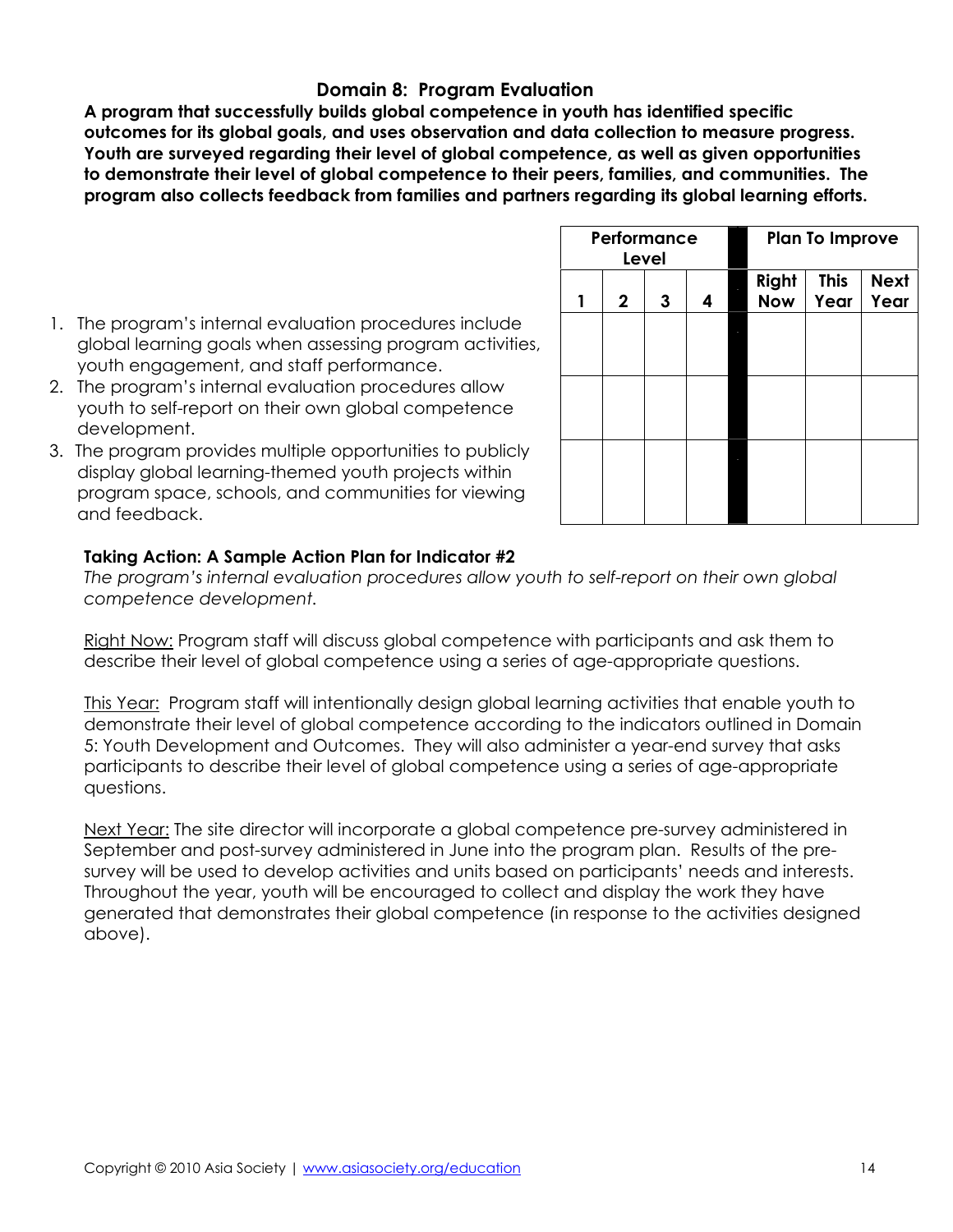# **Appendix I: Global Learning in Afterschool, Quality Indicator Definitions**

Listed below are definitions of each quality domain and indicator that support your program's global learning self-assessment. These definitions will assist stakeholders to select the performance level most appropriate for your program. Additionally, the definitions will give you ideas for progressing along the quality continuum and moving toward improved global learning outcomes. It is not necessary to read through this entire document all at once. Instead, it should be used to support your global learning selfassessment as you go through the process.

# **Domain 1: Vision, Mission, Culture, and Environment**

**A program that successfully builds global competence in youth has articulated a clear global learning mission, vision, and set of goals. The program infuses these global goals throughout the program's policies and practices; they are not isolated in any one area. The program has an environment and culture that encourages positive interactions among peers and adults of all backgrounds, helps youth learn about multiple cultures and perspectives, and fosters mutual respect between diverse groups represented in the community and beyond.** 

**1.The mission of the program identifies facilitating global learning as a primary program goal.** 

Performance Level 1: The program's mission does not currently identify facilitating global learning in the program's goals.

Performance Level 2: The program's mission does not currently identify facilitating global learning as a primary program goal. However, the program has some goals and objectives that relate to global learning reflected in its documents and policies.

Performance Level 3: The program's mission identifies facilitating global learning as a primary goal. This goal is also reflected in other documents and policies.

Performance Level 4: The program's mission identifies facilitating global learning as a primary goal. This goal is also reflected in other documents and policies. The program's mission also identifies building global competence as a primary youth-level outcome for program participants.

### **2.Program rituals, traditions, and ways of operating include global content, perspectives, and experiences wherever possible.**

Performance Level 1: Program rituals, traditions, and ways of operating include few, if any, global content, perspectives, and experiences.

Performance Level 2: Program rituals, traditions, and ways of operating include some global content, perspectives, and experiences. Global content is infused on an ad hoc basis, and is generally based on each staff member's personal experience and comfort with global content.

Performance Level 3: Program rituals, traditions, and ways of operating include a variety of global content, perspectives, and experiences. Global content is intentionally infused in rituals and traditions, such as snack time, arrival, and departure. Staff members are expected to facilitate these rituals to maximize global learning.

Performance Level 4: Program rituals, traditions, and ways of operating include a variety of global content, perspectives, and experiences. Global content is intentionally infused in rituals and traditions, such as snack time, arrival, and departure, in a way that reinforces global learning opportunities provided through other program activities. Staff members are provided with professional development opportunities to help them facilitate these rituals to maximize global learning. The program administration has developed ways of operating, such as policies and evaluation expectations, that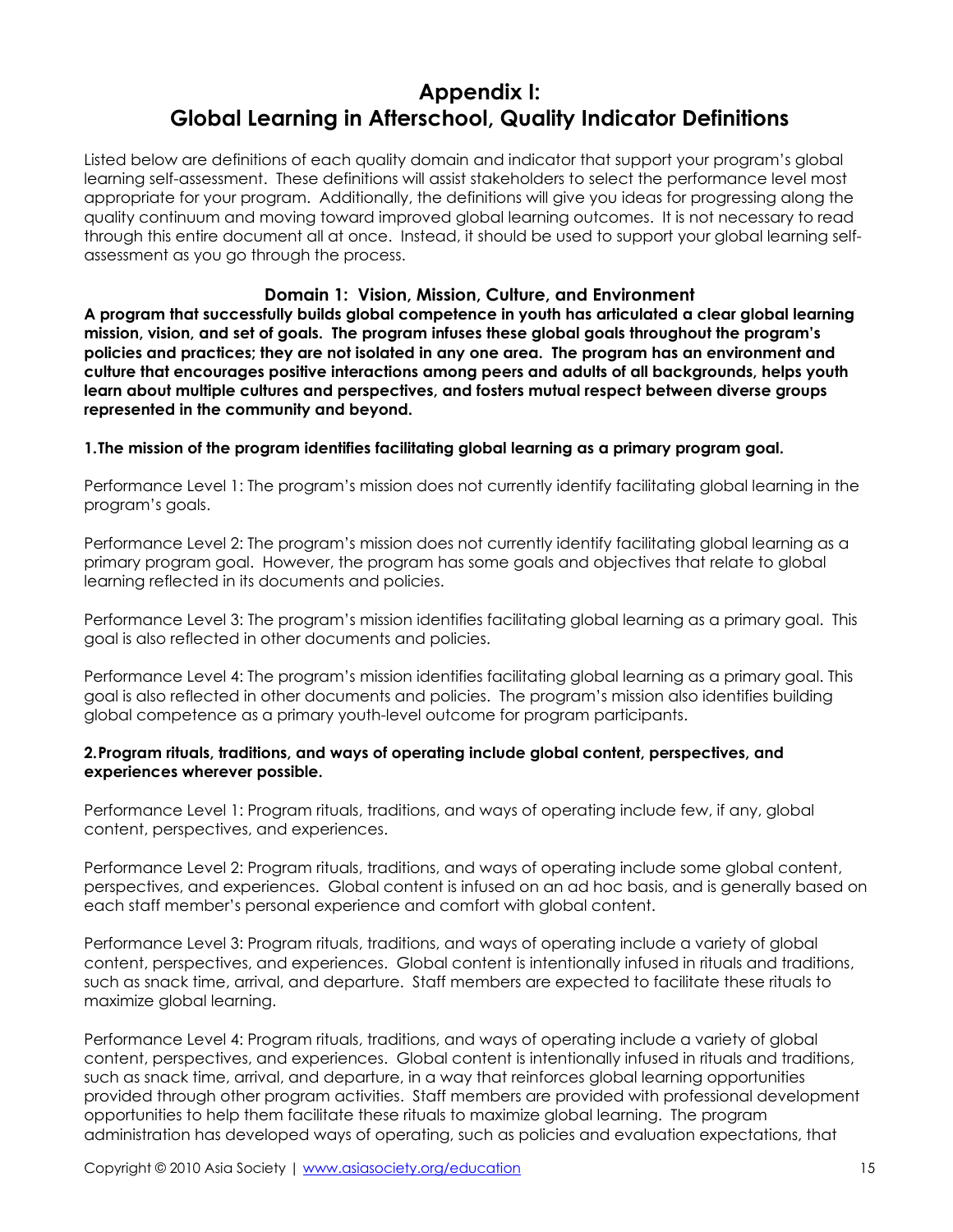ensure that the program's rituals and traditions are globally-focused.

### **3.The program staff and participants respect and value diverse cultures, including those represented locally as well as others across the world.**

Performance Level 1: Program staff and participants may respect and value diverse cultures, but it is rarely or never spoken about. Culture is rarely or never explored in the program.

Performance Level 2: Most program staff and participants respect and value diverse cultures, as demonstrated through respectful relationships, language, and opinions on the diverse groups represented among the program participants or in the community. Culture, as a stand-alone topic, is rarely explored in the program.

Performance Level 3: All program staff and participants respect and value diverse cultures, as demonstrated through respectful relationships, language, and opinions on the diverse groups represented among the program participants and community as well as others around the world. Culture, as a stand-alone topic, is occasionally explored in the program through use of stories, art activities, research projects, and other ways of information-sharing.

Performance Level 4: All program staff and participants respect and value diverse cultures, as demonstrated through respectful relationships, language, and opinions on the diverse groups represented among the program participants and community as well as others around the world. Culture, as a stand-alone topic, is regularly explored in the program through use of stories, art activities, research projects, and other ways of information-sharing. Culture is also explored in active ways, such as field trips to museums and cultural centers, building relationships with groups overseas, and conducting service projects outside of the local community.

#### **4.The program environment welcomes and supports learning about diverse peoples, cultures, and issues.**

Performance Level 1: The program environment is not designed to be particularly supportive of learning about diverse peoples, cultures, and issues. Diversity is occasionally discussed and participants may be encouraged to be respectful of diversity, but not in an intentional manner that aids global learning.

Performance Level 2: The program environment may be supportive of learning about diverse peoples, cultures, and issues, depending on which staff members are working and which activities they have selected to lead. Some staff members establish that the program is welcoming and intentionally discuss the importance of diversity from time to time.

Performance Level 3: The program environment is supportive of learning about diverse peoples, cultures, and issues, as evidenced both by staff members and program activities. Designated staff members lead activities in which learning about diverse peoples, cultures, and issues is included. All staff members make it clear that the program is welcoming and intentionally discuss the importance of diversity regularly. Youth participants are encouraged to explore and discuss the importance of diversity.

Performance Level 4: The program environment is supportive of learning about diverse peoples, cultures, and issues, as evidenced by the program space, staff members, and program activities. All staff members are expected to lead activities in which learning about diverse peoples, cultures, and issues is included. All staff members make it clear that the program is welcoming and intentionally discuss the importance of diversity regularly and frequently. Youth participants are encouraged to explore and discuss the importance of diversity. Youth leaders are also encouraged to embrace diversity and to help plan activities and events in which learning about diverse peoples, cultures, and issues is a core element.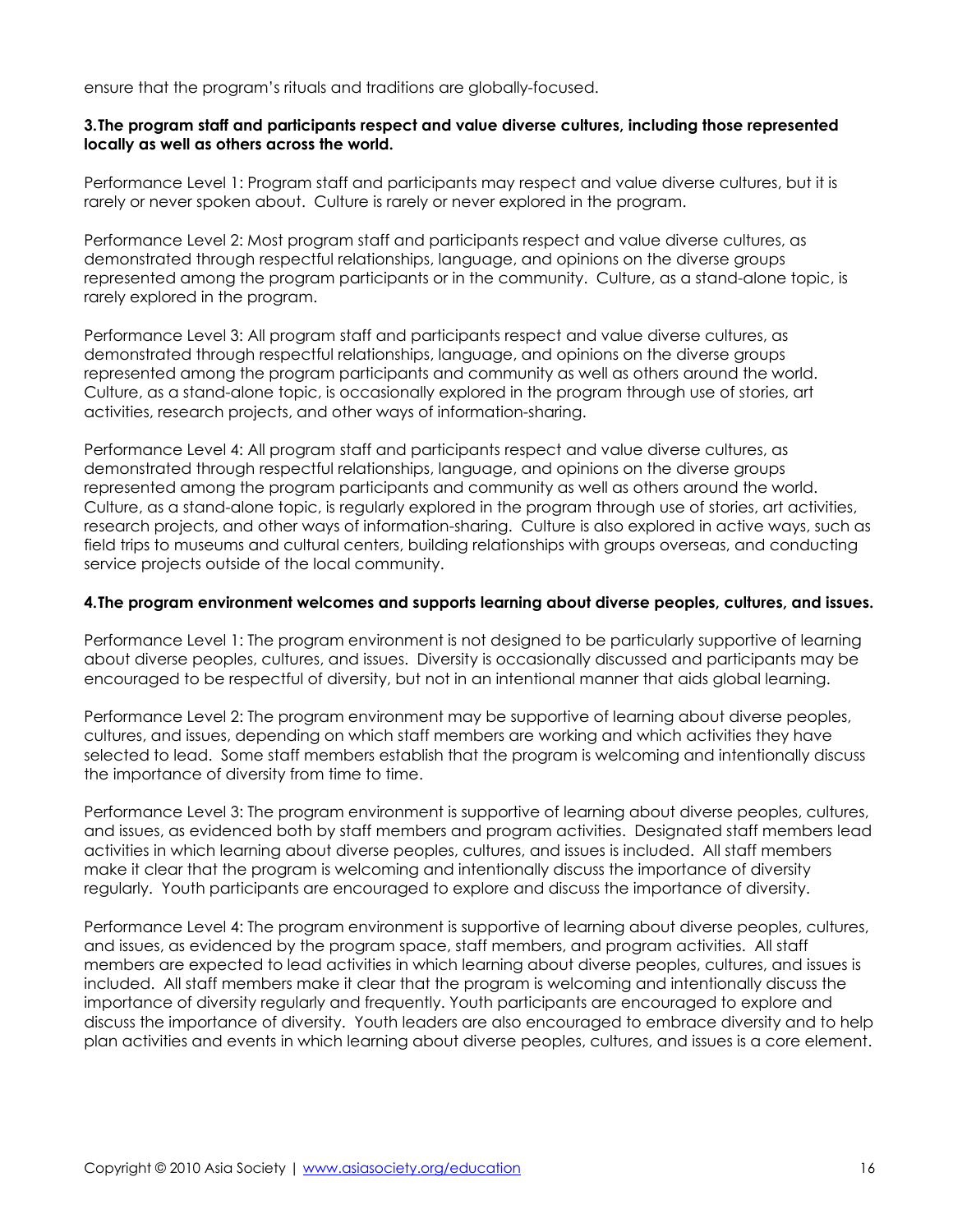# **Domain 2: Organization and Management**

**A program that successfully builds global competence in youth has leaders who develop an intentional structure to maximize global learning as part of positive youth development throughout the implementation of the program.** 

### **1. Staff consider the program's global learning-related goals when making decisions about policies, activities, partnerships, and events.**

Performance Level 1: Staff members rarely consider the program's global learning-related goals, if any, when making decisions about policies, activities, partnerships, and events. These decisions are typically made separately from any globally-focused efforts occurring at the program.

Performance Level 2: Staff members occasionally consider the program's global learning-related goals when making decisions about policies, activities, partnerships, and events. Global goals are typically discussed regarding activities and events, but rarely regarding program policies and partnerships.

Performance Level 3: Staff members regularly consider the program's global learning-related goals when making decisions about policies, activities, partnerships, and events. The influence of the program's global goals can be recognized in the program's policies and rules, activity menu, partner outreach, and event themes and locations.

Performance Level 4: Staff members regularly and frequently consider the program's global learningrelated goals when making decisions about policies, activities, partnerships, and events. The influence of the program's global learning-related goals can be recognized in the program's policies and rules, activity menu, partner outreach, and event themes and locations. In addition, these goals influence the program's space and facilities, family outreach efforts, and staffing. Youth are encouraged to consider global learning goals when their input and feedback on the program is solicited.

### **2. The program schedule provides opportunities for all youth to participate in global learning activities.**

Performance Level 1: The program schedule provides few, if any, global learning activities.

Performance Level 2: The program schedule provides opportunities for some youth to participate in global learning activities. Global learning activities may only be available for higher-achieving youth, or on certain days or at certain times during which some youth do not attend the program and/or are attending mandatory academic or extracurricular activities.

Performance Level 3: The program schedule provides opportunities for all youth to participate in global learning activities. Global learning activities are available on days and at times that allow all youth to participate in them. The activity schedule is periodically reviewed to ensure that other mandatory academic or extracurricular activities do not preclude participation by any youth.

Performance Level 4: The program schedule provides opportunities for all youth to design and participate in global learning activities. Global learning activities are available on days and at times that allow all youth to participate in them, and staff members frequently encourage youth to do so. The activity schedule is regularly reviewed to ensure that other mandatory academic or extracurricular activities do not preclude participation by any youth. Global learning is not limited to day-to-day activities but is also infused in special events and other program-wide activities, including coordination with summer programs. Staff intentionally organize and sequence activities so that global learning is scaffolded for youth across the program and across the domains of positive youth development.

### **3. The program enables youth to choose global activities and projects based on their interest.**

Performance Level 1: The program offers few or limited global learning activities. Therefore, youth are unable to select global learning activities based on their interest.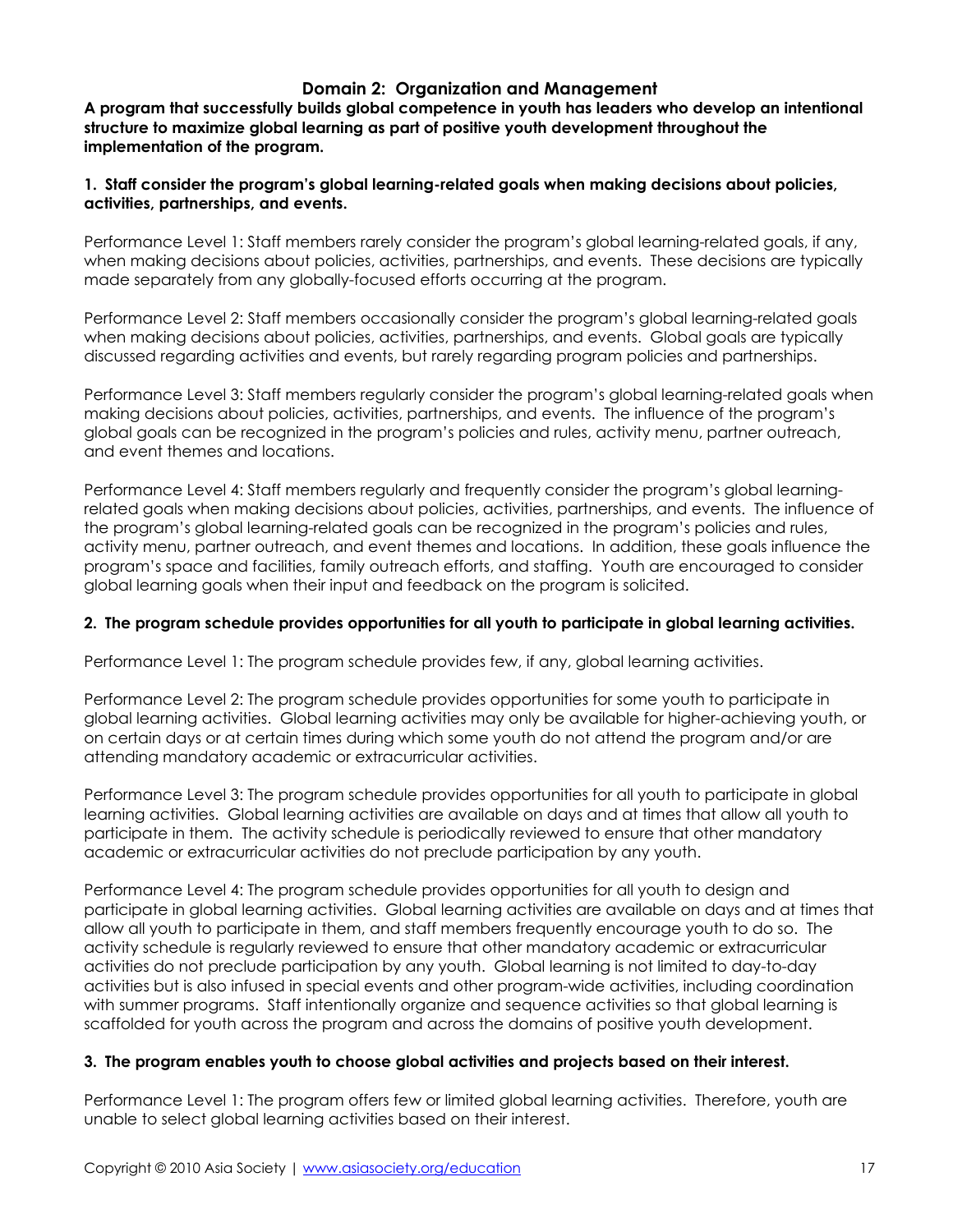Performance Level 2: The program offers a few different types of global learning activities. Therefore, youth typically have a choice between two types of global learning activities.

Performance Level 3: The program offers a variety of global learning activities. Therefore, youth typically have a choice between multiple types of activities, which include globally-focused projects that appeal to youth interested in the arts, community service, science, and other pursuits.

Performance Level 4: The program offers a variety of global learning activities across multiple areas of the program. Therefore, youth typically have a choice between multiple types of activities, which include globally-focused projects that appeal to youth interested in the arts, community service, science, and other pursuits. Youth participants are included in the program planning process, and are able to request, design, and/or select global learning activities based on their interests.

### **4. The program administration provides resources to assist staff in implementing global activities.**

Performance Level 1: The program administration rarely or never provides resources to assist the staff in implementing global activities. Staff members who wish to implement global learning activities often create their own activity plans and curriculum based on their own initiative.

Performance Level 2: The program administration occasionally provides resources to assist the staff in implementing global activities. Staff members who wish to implement global learning activities must ask their supervisor for additional resources when needed. Some staff members prefer to create their own activity plans and curriculum rather than ask for resources. Activity plans are rarely shared between staff across the program.

Performance Level 3: The program administration regularly provides resources to assist the staff in implementing global activities. Staff members who wish to implement global learning activities do not need to ask for additional resources, as they are readily available. Staff members are encouraged to use the global learning resources provided by the administration and to collaborate to support the development of high-quality global learning activities.

Performance Level 4: The program administration regularly provides resources to assist the staff in implementing global activities, and frequently updates the resources available. Staff members who wish to implement global learning activities do not need to ask for additional resources, as they are readily available. The program administration provides professional development opportunities so staff members are empowered to use the global learning resources available to them and are able to learn new techniques and approaches to provide high-quality global learning activities to youth.

# **5. The program administration articulates the importance of global learning to the public and other stakeholders.**

Performance Level 1: The program administration rarely or never articulates the importance of global learning to the public and other stakeholders, as program leaders do not see this as a function of their roles.

Performance Level 2: The program administration occasionally articulates the importance of global learning to the public and other stakeholders. Some program leaders see this as a function of their roles, while others do not. When program leaders are speaking on behalf of the program to families and community partners, they sometimes include information about global learning.

Performance Level 3: The program administration regularly articulates the importance of global learning to the public and other stakeholders. All program leaders see this as a function of their roles. When program leaders are speaking on behalf of the program to families and community partners, they often include information about global learning. Program leaders also include information about global learning when speaking directly with school leaders, advocates, and other stakeholders.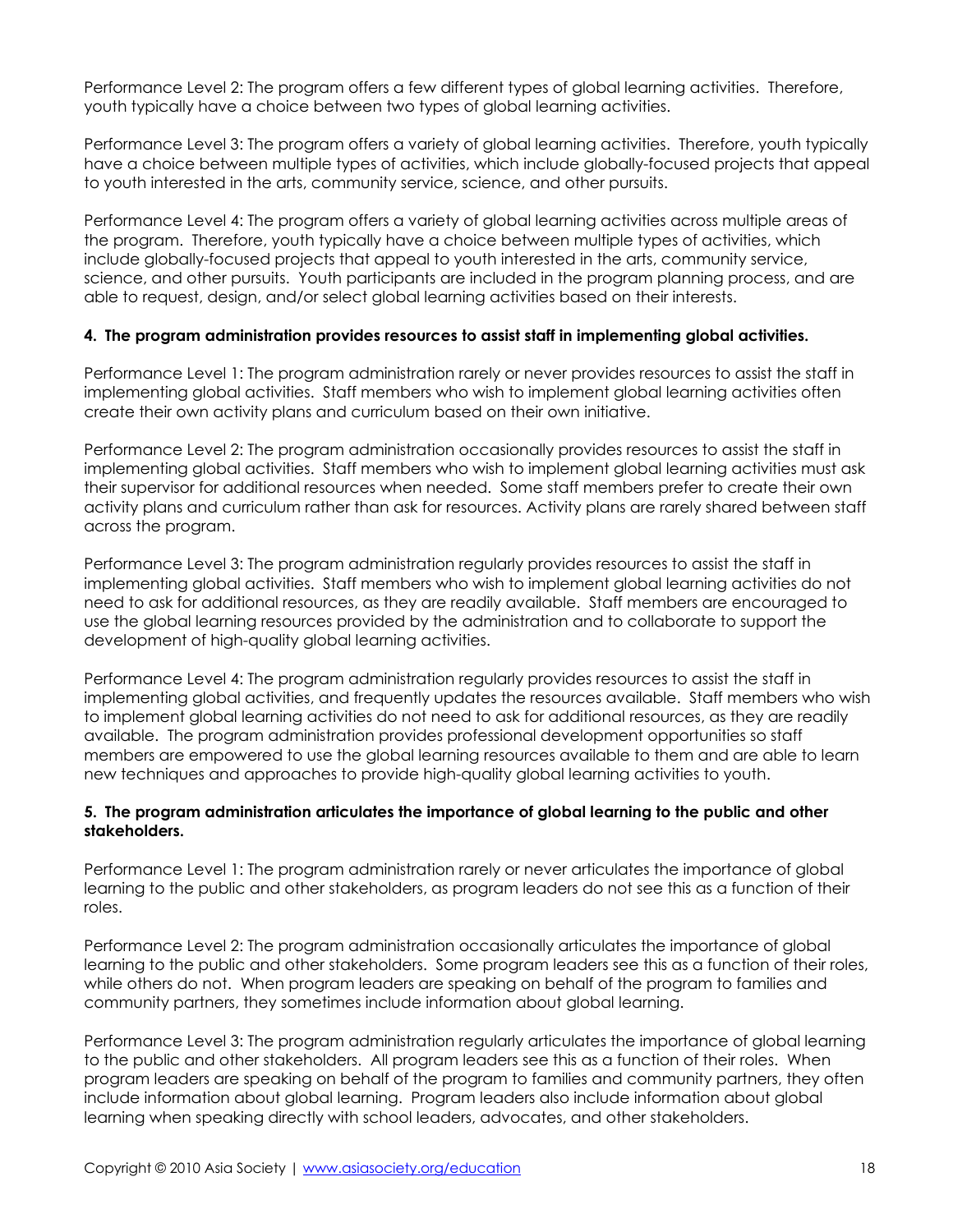Performance Level 4: The program administration regularly and frequently articulates the importance of global learning to the public and other stakeholders. All program leaders see this as a function of their roles. When program leaders are speaking on behalf of the program to families and community partners, they almost always include information about global learning. Program leaders also include information about global learning when speaking directly with school leaders, advocates, and other stakeholders. Information about global learning can be found on the program's website and in its print materials. The program may share promising practices for global learning with other afterschool networks, providers, and/or colleagues locally or nationally.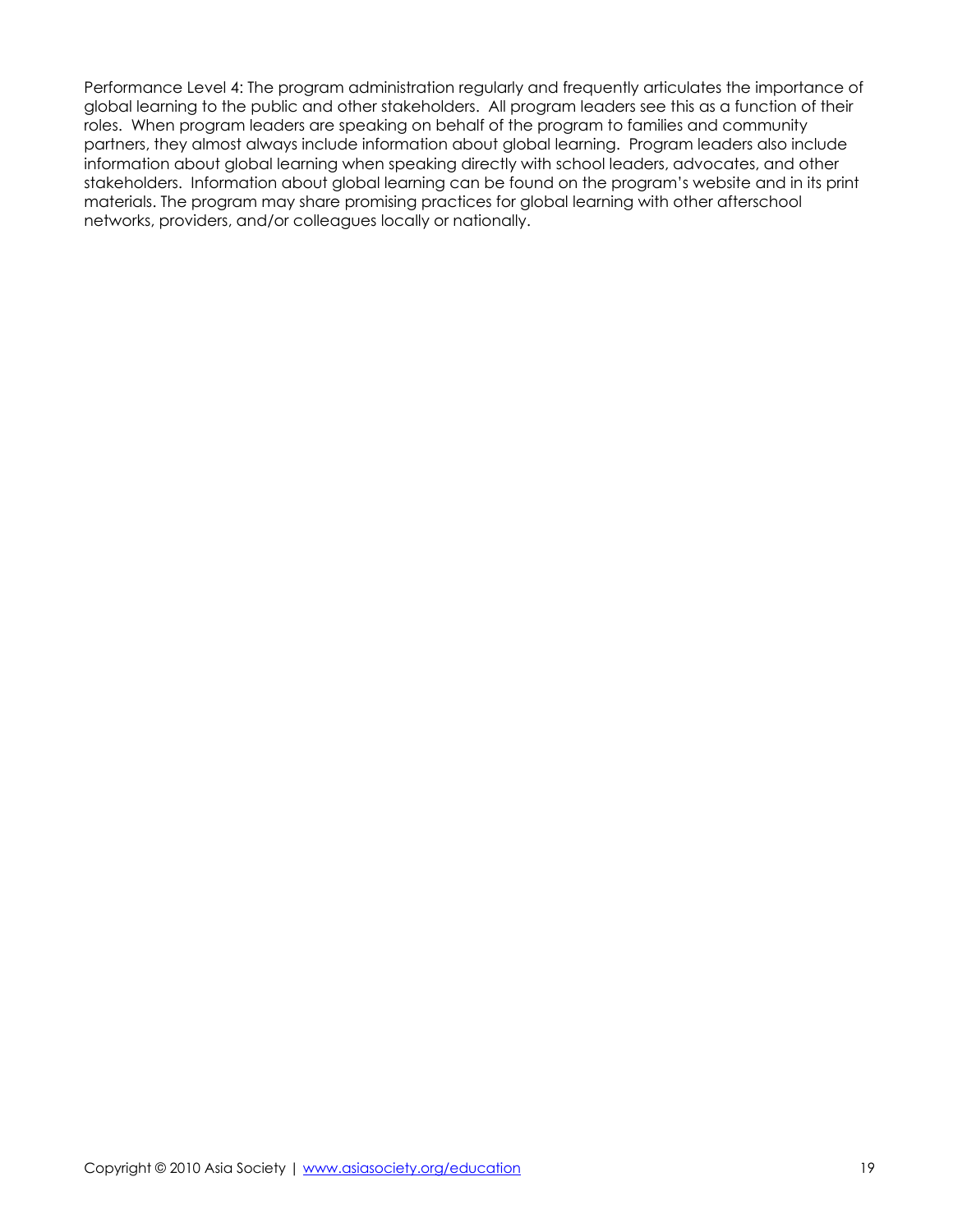# **Domain 3: Program Planning**

**A program that successfully builds global competence in youth carefully plans activities to offer a range of global learning options and opportunities that incorporate the development of academic, social, and emotional skills in multiple settings. In order to do this, the program gains access to a variety of global resources and materials in preparation for activities.** 

**1. The program enables youth to acquire and apply global knowledge and skills throughout all types of program activities (experiential, enrichment, recreation, academic tutoring, health/nutrition, leadership, and others).** 

Performance Level 1: The program enables youth to acquire and apply global knowledge and skills through few, if any, types of activities, such as academics or enrichment.

Performance Level 2: The program enables youth to acquire and apply global knowledge and skills through several different types of activities, including academics, enrichment, the arts, and community service.

Performance Level 3: The program enables youth to acquire and apply global knowledge and skills through a wide variety of activities, including academics, enrichment, the arts, community service, science and technology, recreation, leadership opportunities, mentoring relationships, health-related activities, and others. Youth are empowered to request, design, and/or select their own activities.

Performance Level 4: The program enables youth to acquire and apply global knowledge and skills through a wide variety of activities, including academics, enrichment, the arts, community service, science and technology, recreation, leadership opportunities, mentoring relationships, health-related activities, and others. Youth are empowered to request, design, and/or select their own activities, and staff members assist youth in selecting a variety of activities that support a range and/or continuum of knowledge acquisition and skill development opportunities.

### **2. The program collaborates with school, community, and family partners to plan activities that complement and enhance global learning that takes place during the school day or at other times and in other settings (at home, online, through the media, in summer, etc.).**

Performance Level 1: For the most part, the program works independently from most school, community, and family partners to plan activities. Therefore, activities may sometimes complement and enhance global learning that takes place during the school day or at other times and in other settings, but are not intentionally designed to do so.

Performance Level 2: The program works with some school, community, and family partners to plan activities. Therefore, some activities are designed to complement and enhance global learning that takes place during the school day, school year, summer, or at other times and in other settings. These activities may be mostly focused on reinforcing school day lessons about global content.

Performance Level 3: The program regularly works with several school, community, and family partners to plan activities. Therefore, most activities are designed to complement and enhance global learning that takes place during the school day, school year, summer, or at other times and in other settings. These activities are mostly focused on reinforcing school day lessons about global content and/or supporting family efforts to infuse global learning in their homes.

Performance Level 4: The program regularly and frequently works with a variety of school, community, and family partners to plan activities. Therefore, most activities are designed to complement and enhance global learning that takes place during the school day, school year, summer, or at other times and in other settings. These activities are mostly focused on reinforcing school day lessons about global content, supporting family efforts to infuse global learning in their homes, and/or using media and technology tools – through which participants may be already learning about the world – to provide global learning activities and virtual exchanges.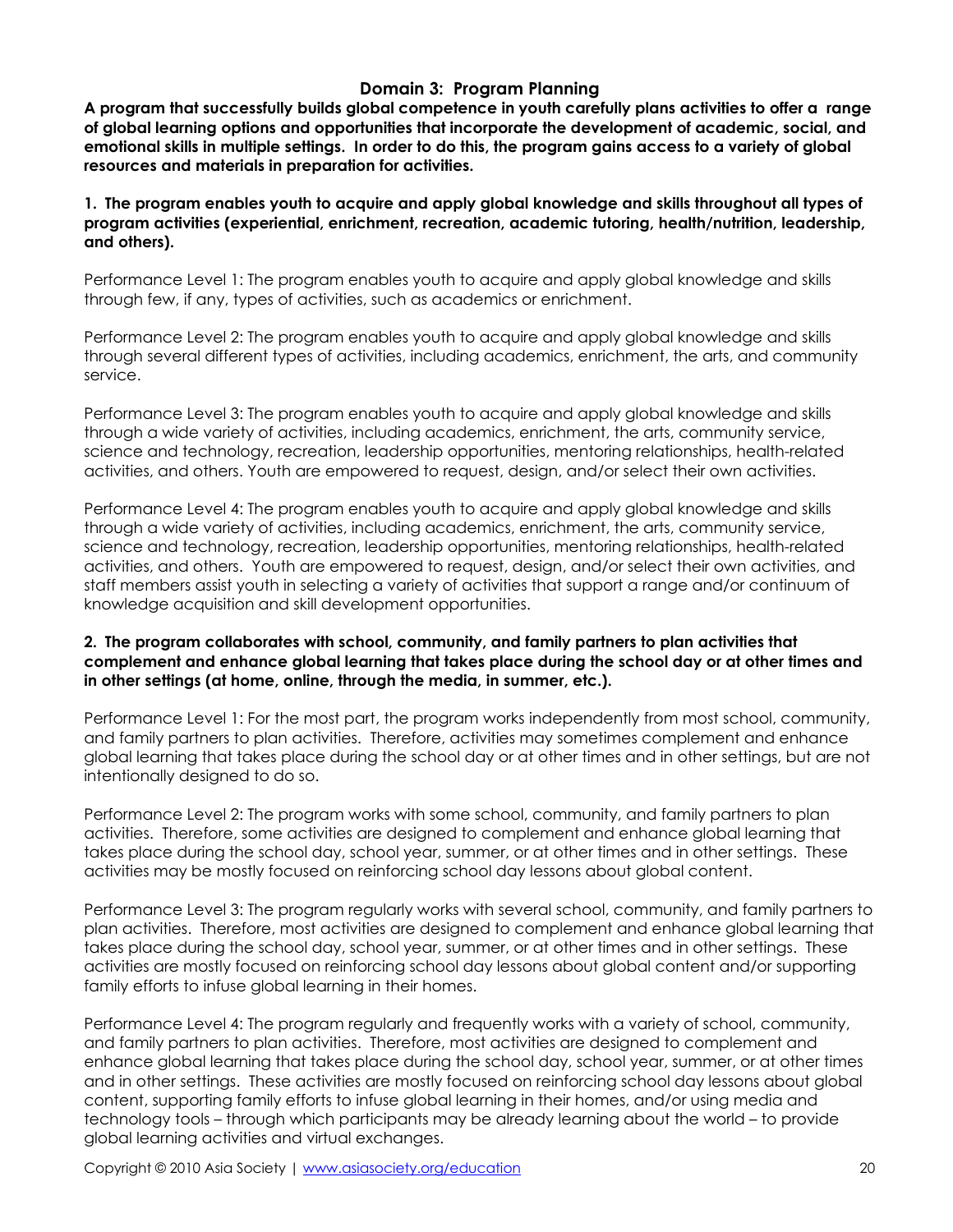# **3. The program plans ways to intentionally offer world language exposure and/or language instruction.**

Performance Level 1: The program rarely or never offers exposure to other world languages.

Performance Level 2: The program offers exposure to other world languages, but primarily focuses on the native languages represented among participating youth.

Performance Level 3: The program offers exposure to other world languages, primarily focusing on the native languages represented among participating youth, those represented by staff members, and those that are taught during the school day. One or two languages may be selected for formal instruction in the program. However, if language fluency is not a feasible or appropriate goal, program staff design activities that help participants value language learning and understand its relevance for future professions.

Performance Level 4: The program offers exposure to other world languages, and youth are able to choose which languages are focused on in the program. The program uses a combination of the native languages represented among participating youth, those represented by staff members, those that are taught during the school day, and those that are not offered to youth elsewhere in order to expose participants to a wide variety of languages as possible. Several languages may be selected for formal instruction in the program and/or the program intentionally helps youth value language learning and understand its relevance for future professions.

# **4. The program plans field trips or travel opportunities that promote global competence.**

Performance Level 1: The program rarely or never offers field trips or travel opportunities that promote global competence.

Performance Level 2: The program occasionally plans field trips or travel opportunities that provide opportunities to develop global competence. However, the goal is primarily recreational and may not include intentional global learning activities, project-based learning opportunities, or debriefing about the experience.

Performance Level 3: The program regularly plans field trips or travel opportunities. Most of these trips provide opportunities to develop global competence through intentionally designed experiences that reinforce global learning goals, rather than trips that are designed serendipitously around an available opportunity or primarily for recreational purposes. Trips often include global learning activities, projectbased learning opportunities, and debriefing about the experience, which allows youth to learn and grow as a result of the trip.

Performance Level 4: The program regularly and frequently plans field trips or travel opportunities. Almost all of these trips provide opportunities to develop global competence through intentionally designed experiences that reinforce global learning goals. Trips always include global learning activities, projectbased learning opportunities, and debriefing about the experience, which allows youth to learn and grow as a result of the trip. Travel opportunities are subsidized by program funding or sponsors, which allows all youth to participate regardless of ability to pay, or staff help all youth fundraise for the trip(s).

### **5. The program plans service learning or other community-based projects and activities that help youth connect personal, local, and global issues.**

Performance Level 1: The program rarely or never offers community-based projects and activities that intentionally support global learning. The majority of activities take place in the program space with program staff or are not focused on global learning.

Performance Level 2: The program occasionally offers community-based projects and activities, such as service learning opportunities, that relate to global learning. These activities are intended to help youth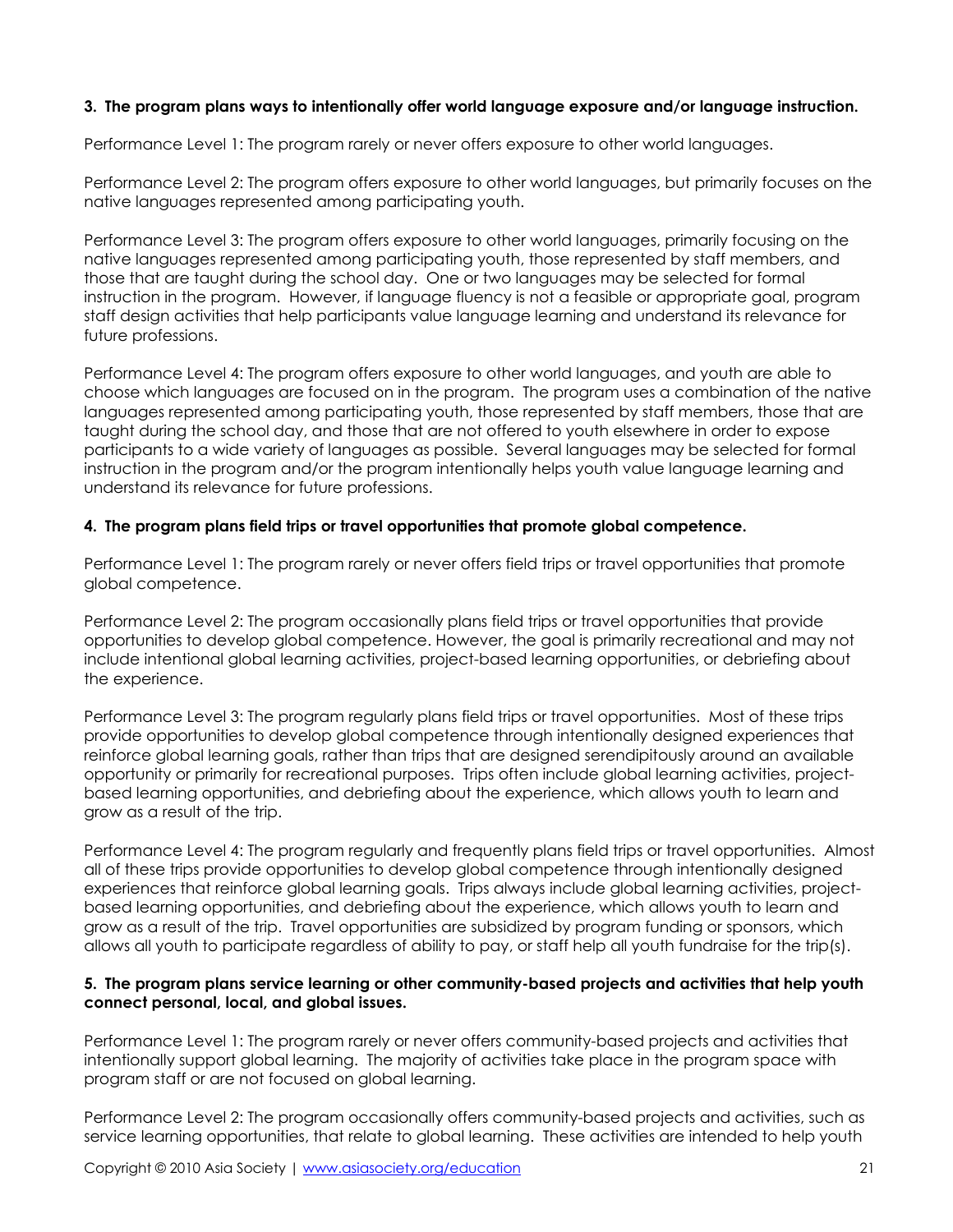connect personal or local issues that have global connections, but may not include time for discussion and debriefing about an activity's impact or global relevance. These offerings are typically made available based on staff members' interests and relationships in the community.

Performance Level 3: The program regularly offers community-based projects and activities, such as service learning opportunities, that support global learning. These activities are intended to help youth connect personal, local, and global issues, and almost always include time for discussion and debriefing about an activity's impact. These offerings are part of the program's regular activity schedule, and the program's community partners are tapped to support these efforts.

Performance Level 4: The program regularly and frequently offers community-based projects and activities, such as service learning opportunities, which support global learning. These activities are intended to help youth connect personal, local, and global issues, and always include time for discussion and debriefing about an activity's impact. These offerings are part of the program's regular activity schedule, and the program's community partners are tapped to support these efforts. Youth are involved in selecting projects that address their interests and their perceived needs in the local and/or global community. Furthermore, these activities are offered in an intentional and sequential manner, such that youth continuously develop new skills and apply lessons learned.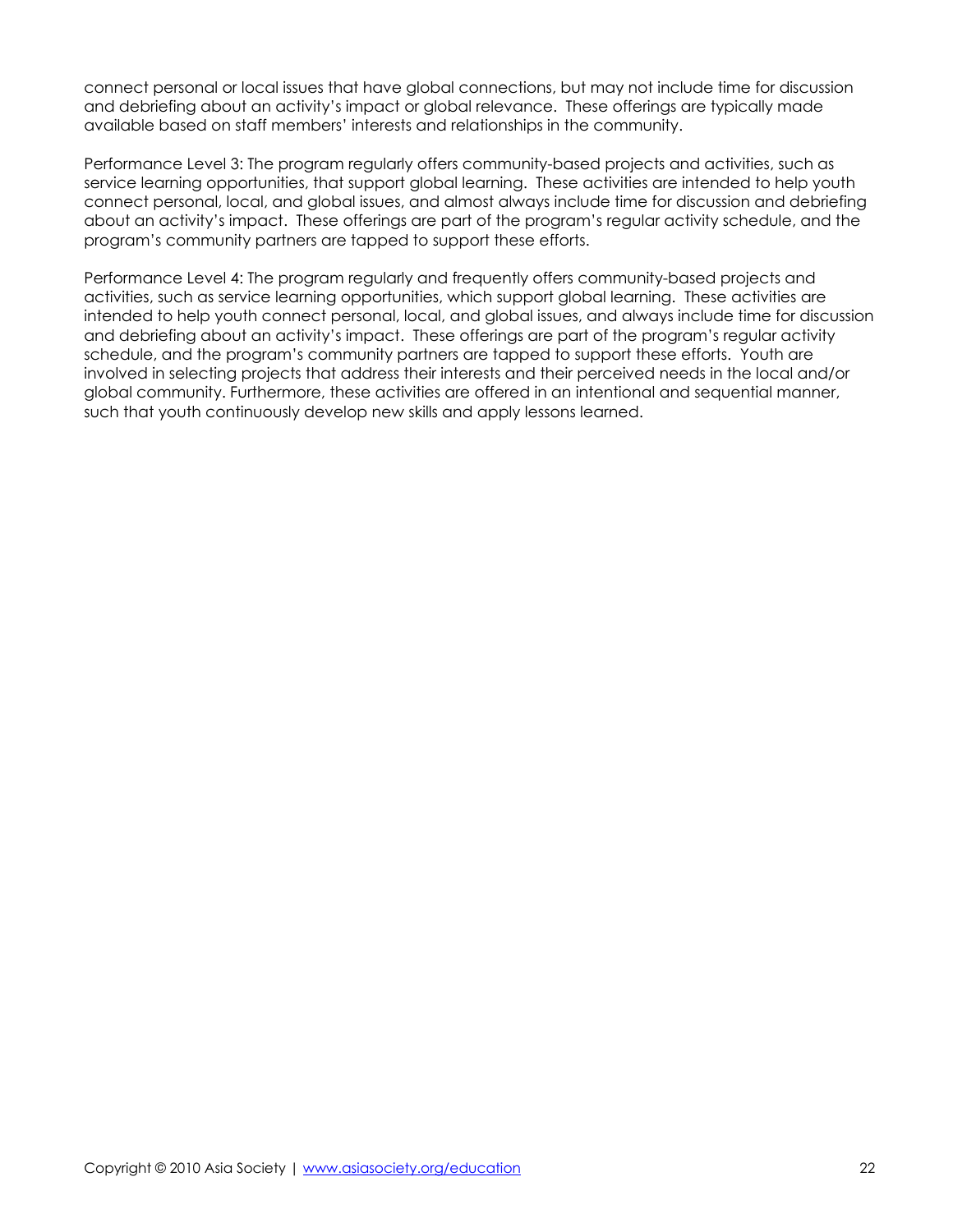### **Domain 4: Program Delivery**

**A program that successfully builds global competence in youth harnesses a variety of teaching and learning methodologies, including project-based learning, field trips and community-based projects, virtual and in-person international exchange, internships, apprenticeships, and mentorships, and others. Throughout all these learning opportunities, staff connect youth with resources, including information, materials, people, and places, to facilitate global learning.** 

**1. Staff promote close relationships between youth and between youth and adults that can support the development of global competence through program activities, partnerships, mentorships, or internships/apprenticeships.** 

Performance Level 1: The staff rarely or never gets involved in building or maintaining relationships among youth, including those that would support global learning. Staff members may develop partnerships with other adults on behalf of youth, but young people rarely have access to those relationships.

Performance Level 2: The staff builds some relationships among youth, though relationships are not necessarily developed to support global competence. Staff members develop partnerships with other adults on behalf of youth, and introduce young people to these adults through discrete activities and events. Some of these may have global connections by opportunity rather than design.

Performance Level 3: The staff intentionally builds relationships among youth to support global competence. This may include reorganizing activity groups to allow all young people to share and interact around their global interests and/or experiences. Staff members develop partnerships with other adults on behalf of youth, and introduce young people to these adults regularly to connect youth with other community resources, such as mentoring opportunities and internships, that support global learning.

Performance Level 4: The staff intentionally builds relationships among youth to support global competence. This includes reorganizing activity groups to allow all young people to share and interact around their global interests and/or experiences, and introducing youth to peers from other cultures or countries via community-based activities, technology, or travel. Staff members develop partnerships with other adults on behalf of youth, and introduce young people to these adults regularly and frequently to connect youth with other community resources, such as mentoring opportunities and internships, that support global learning. Youth participants are encouraged to seek out other youth, adults, and community resources for global learning to share with their peers in the program.

### **2. Staff intentionally facilitate in-person and virtual relationships through technology between participants of different cultural, geographic, and demographic backgrounds.**

Performance Level 1: The staff rarely if ever intentionally facilitates relationships among participants of different backgrounds, and allows youth to make their own friends and social relationships.

Performance Level 2: The staff facilitates some in-person relationships between participants. Staff members make an effort to connect participants of different cultural, geographic, and demographic backgrounds.

Performance Level 3: The staff facilitates many in-person relationships between participants. Staff members are expected to connect participants of different cultural, geographic, and demographic backgrounds as part of the program's community-building philosophy. Staff members encourage participants to connect outside of the program with groups and individuals of varying ages and backgrounds, including in school and online.

Performance Level 4: The staff facilitates many in-person relationships between participants. Staff members are expected to connect participants of different cultural, geographic, and demographic backgrounds as part of the program's community-building philosophy. The staff receives professional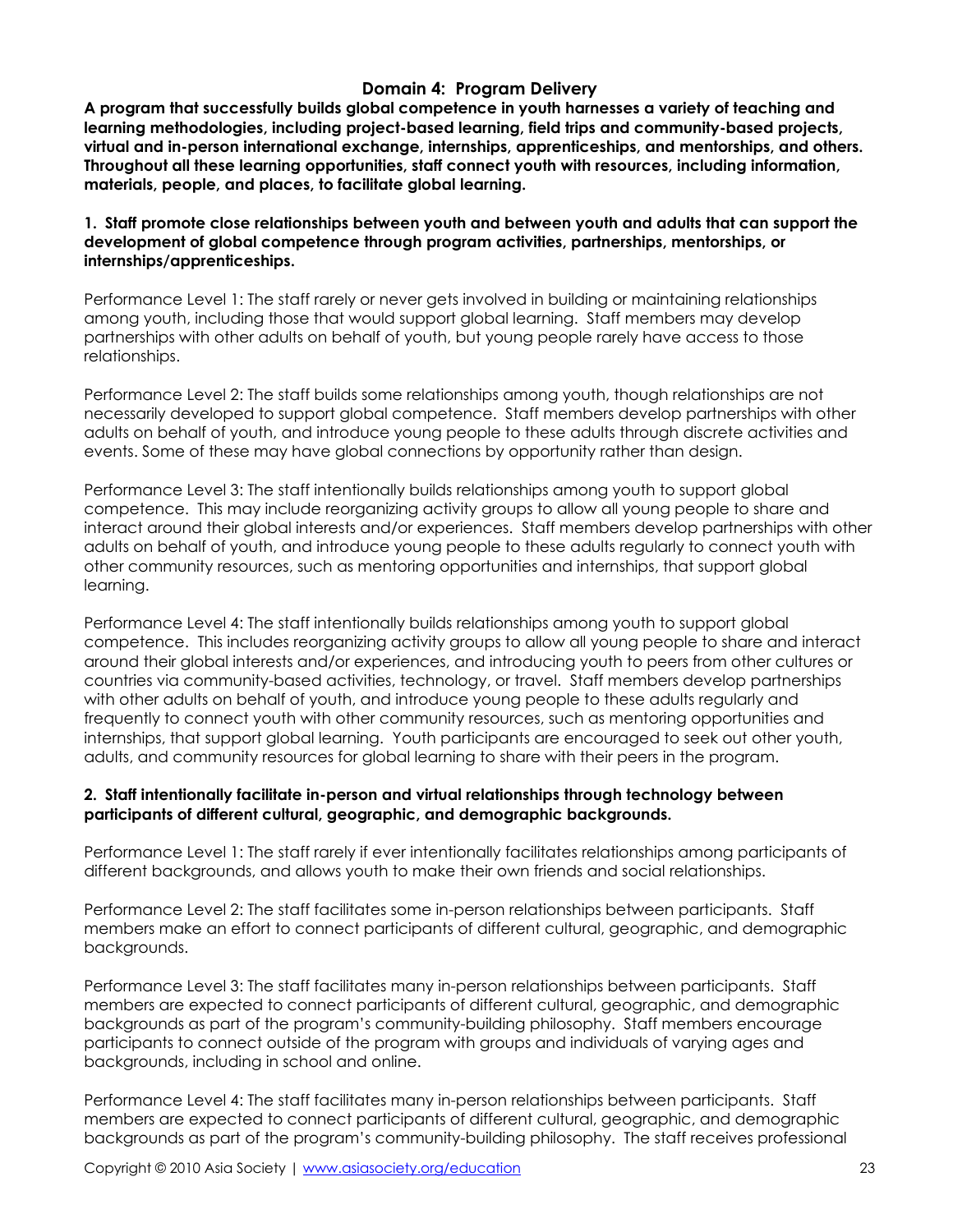development on relationship-building among diverse groups of youth and adults and cultural competency. Staff members encourage participants to connect outside of the program with groups and individuals of varying ages and backgrounds, including in school and online. The program has a policy for the effective use of educational technology tools to facilitate virtual relationships locally and internationally.

### **3. Staff assist all participants to access international information, media, and authentic materials that support their global learning.**

Performance Level 1: Staff members rarely or never assist participants to access international information, media, and authentic materials. These types of materials are not often incorporated in the program's design.

Performance Level 2: Staff members occasionally assist participants to access international information, media, and authentic materials. This may include music, news, clothing, art or artifacts, stories, cooking supplies, and other items from around the world. Some staff members choose to provide these types of materials, though they are not formally incorporated in the program's design.

Performance Level 3: Staff members regularly assist participants to access international information, media, and authentic materials. This may include music, news, clothing, art or artifacts, stories, cooking supplies, and other items from around the world. Staff members also help youth to interpret these items when possible. All staff members are expected to provide these types of materials when leading relevant activities and events, because it is incorporated in the program's design.

Performance Level 4: Staff members regularly and frequently assist participants to access international information, media, and authentic materials. This may include music, news, clothing, art or artifacts, stories, cooking supplies, and other items from around the world. Staff members always help youth to interpret these items and understand them in the context of another culture, rather than as consumers of these products. All staff members are expected to provide this type of service when leading relevant activities and events as well as when they are asked to do so by a participant, because it is incorporated in the program's design.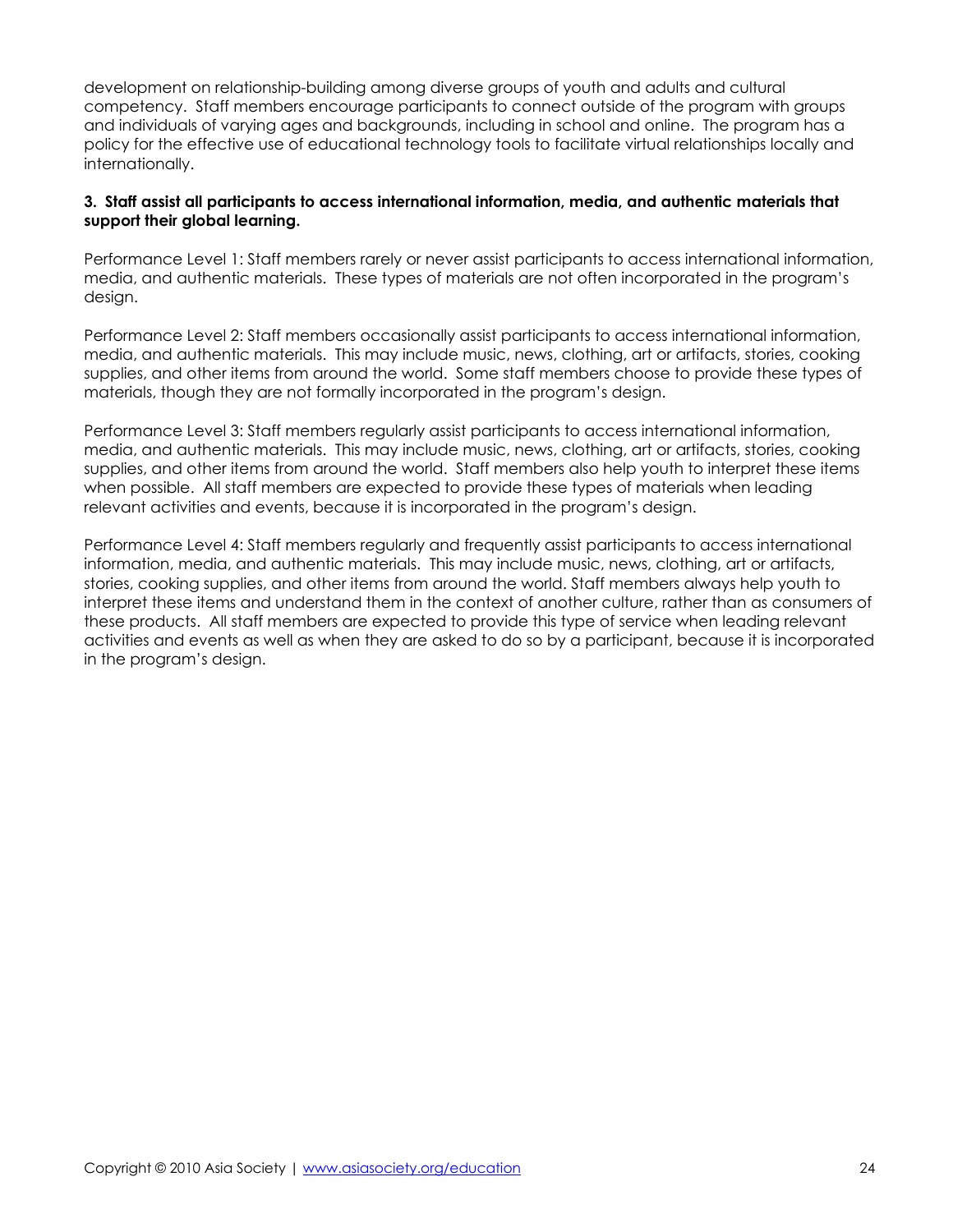# **Domain 5: Youth Development and Outcomes**

**A program that successfully builds global competence in youth provides learning opportunities that help youth demonstrate their ability to investigate the world around them and beyond, recognize their own perspectives and those of others, communicate their ideas to diverse audiences, and take action to contribute to positive change locally and globally.** 

### **1. The program supports youth to investigate the world and deepen their understanding about it.**

#### Performance Level 1

The program offers one or two activities that require youth to explore a global topic. Global topics are selected by program staff and all youth explore the same issues, countries, or cultures. Activities are typically focused on reading a book or story about another country.

### Performance Level 2

The program occasionally offers activities that require youth to explore on a global topic. Youth are asked about their interests, and the program staff selects a topic based on their responses. Activities are typically focused on reading a book or story about another country followed by a large group discussion.

### Performance Level 3

The program regularly offers activities that require youth to explore a global topic. Youth are asked about their interests, and they are guided through a process by which they select a topic that is relevant to them as a group. Activities include reading books and/or stories, visiting websites, watching media clips, taking field trips, interviewing experts, or accessing other sources of information about a global topic or another country or group of people. Youth are encouraged to draw conclusions about their questions based on their research and experiences.

#### Performance Level 4

The program regularly and frequently offers activities that require youth to explore a global topic. Youth are asked about their interests, and they are guided through a process by which they select several topics and divide into groups based on their interests. Activities include brainstorming where to find information and then reading books and/or stories, visiting websites, watching media clips, taking field trips, interviewing experts, or accessing other sources of information about a global topic or another city, state, country, or group of people. Youth are encouraged to draw conclusions about their questions based on their research and experiences, and use their conclusions to develop a position on a global issue that includes multiple perspectives.

### **2. The program supports youth to recognize multiple perspectives and apply cross-cultural understanding.**

### Performance Level 1

The program rarely or never addresses how to recognize multiple perspectives or apply cross-cultural understanding. Some staff members may touch upon these issues while leading their activities.

### Performance Level 2

Program leaders believe recognizing perspectives and cross-cultural understanding is important, and a few activities are designed to address these issues. Through a few activities, program participants are encouraged to identify their own perspective on issues and understand that others have their own perspective as well.

### Performance Level 3

Program leaders designed the program to incorporate opportunities to recognize perspectives and apply cross-cultural understanding. Through regular activities, program participants are encouraged to identify their own perspective on issues and understand that others have their own perspective as well. Youth are given opportunities to consider factors that influence their own and others' perspectives, such as personal experiences, religious beliefs, or cultural influences. Program staff members are prepared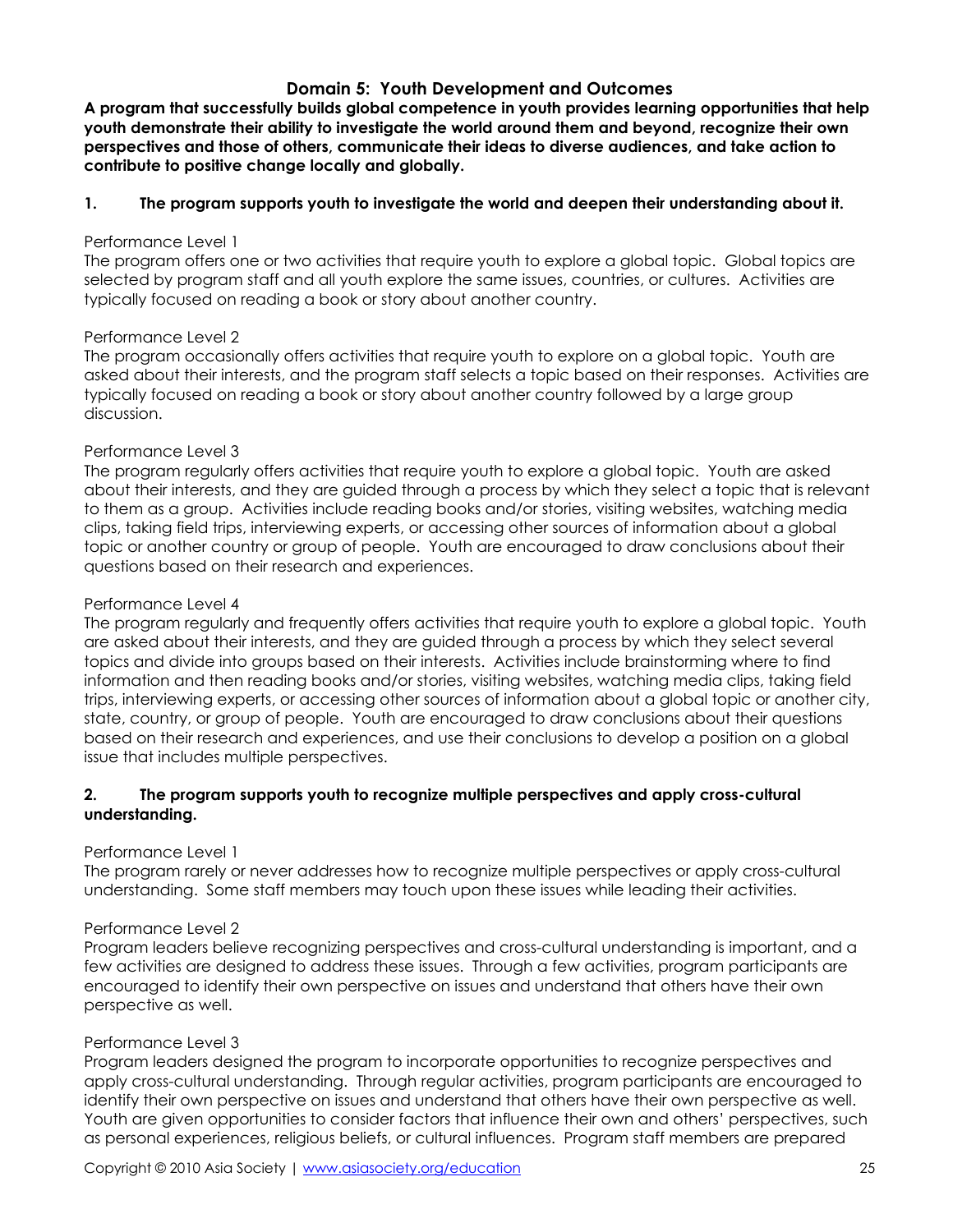during staff orientation to discuss these topics and help youth realize how recognition of multiple perspectives can enhance cross-cultural understanding.

### Performance Level 4

Program leaders designed the program to incorporate opportunities to recognize perspectives and apply cross-cultural understanding. Through frequent activities, program participants are encouraged to identify their own perspective on issues and understand that others have their own perspective as well. Youth are given opportunities to consider factors that influence their own and others' perspectives, such as personal experiences, religious beliefs, or cultural influences. They have opportunities to demonstrate how recognition of multiple perspectives can enhance understanding, through structured debates, service projects, arts activities, etc. Program staff members receive ongoing professional development and coaching to prepare to discuss these topics.

### **3. The program supports youth to communicate ideas to diverse audiences by connecting and collaborating across cultural or geographic boundaries.**

### Performance Level 1

The program is not designed to provide opportunities for youth to formally communicate with their peers, staff, or others, though some formal communication may occur during activities and special events. The program has guidelines regarding respectful communication, but they may or may not address how to communicate with diverse audiences.

### Performance Level 2

The program provides occasional opportunities for youth to formally communicate with their peers and staff during activities and special events, including presentations, speeches, and performances. The program has guidelines regarding respectful communication that address how to communicate with diverse audiences. Some staff members use these guidelines to teach effective communication skills to the youth in their groups.

### Performance Level 3

The program provides regular opportunities for youth to formally communicate with their peers, staff, and family and community members during activities and special events, including presentations, speeches, and performances. Special activities provide opportunities for youth to learn how to use appropriate technology and media to communicate with wide, diverse audiences. The program has guidelines regarding respectful communication that address how to communicate with diverse audiences, and all youth are aware of these guidelines and why they are important. All staff members are expected to use these guidelines to teach effective communication skills to the youth in their groups.

### Performance Level 4

The program provides regular and frequent opportunities for youth to formally communicate with their peers, staff, and family and community members during activities and special events, including presentations, speeches, and performances. The program encourages youth to communicate with others beyond their communities, and regular activities provide opportunities to use appropriate technology and media to communicate with wide, diverse audiences. The program has guidelines regarding respectful communication that address how to communicate with diverse audiences, all youth are aware of these guidelines and why they are important, and the guidelines are enforced by staff. All staff members are expected to use these guidelines to teach effective communication skills to the youth in their groups, and they receive professional development on how to do so.

### **4. The program supports youth to take action on global issues as well as local issues of global significance.**

# Performance Level 1

The program rarely or never offers opportunities for youth to engage in service, activism, or other community-based projects related to local and/or global issues.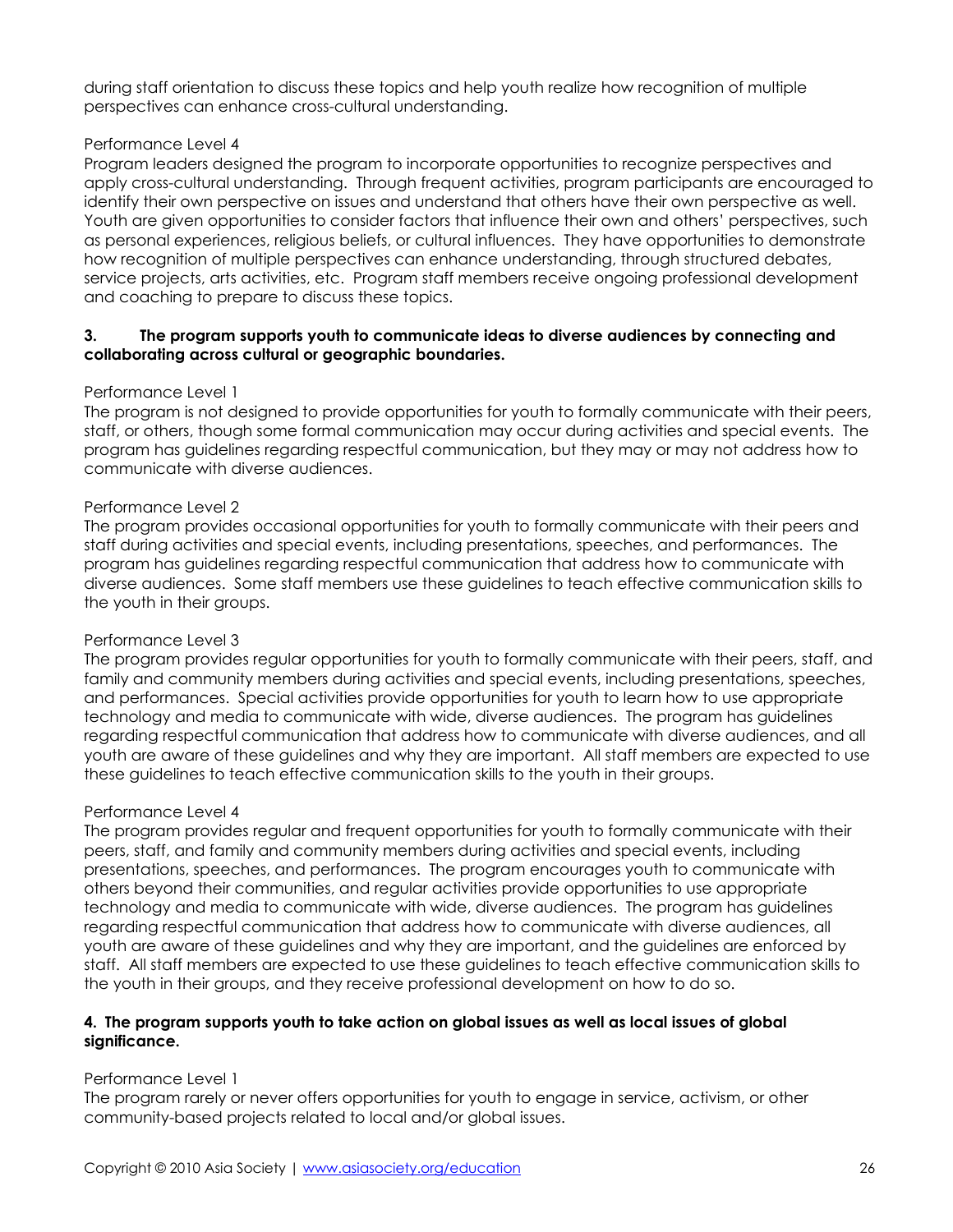#### Performance Level 2

Some staff members encourage youth to engage in service, activism, or other community-based projects related to local and/or global issues. If youth are interested, the program may occasionally offer projects related to community issues, such as local pollution or hunger. These activities are developed by staff members and jointly implemented with youth.

#### Performance Level 3

All staff members encourage youth to engage in service, activism, or community-based projects related to local and/or global issues. At several times throughout the year, the program offers projects related to community issues, such as local pollution or hunger, and global issues, such as global warming or food insecurity. Depending on the project, the program may occasionally help youth learn about the global implications of a local issue, and vice versa. Youth are encouraged to research the issue's root causes and its impact, set appropriate goals, create a plan of action that takes into account previous actions to address this issue, and implement their activities.

#### Performance Level 4

All staff members encourage youth to engage in service or activism projects related to local and global issues. Throughout the year, the program offers ongoing projects related to community issues, such as local pollution or hunger, and global issues, such as global warming or food insecurity. The program regularly helps youth learn about the global implications of a local issue, and vice versa. Youth are encouraged to research the issue's root causes and its impact, set appropriate goals, create a plan of action that takes into account previous actions to address this issue, and implement their activities. Program staff members work with youth to evaluate the impact of their actions and to reflect upon the role they played in their community and in the world.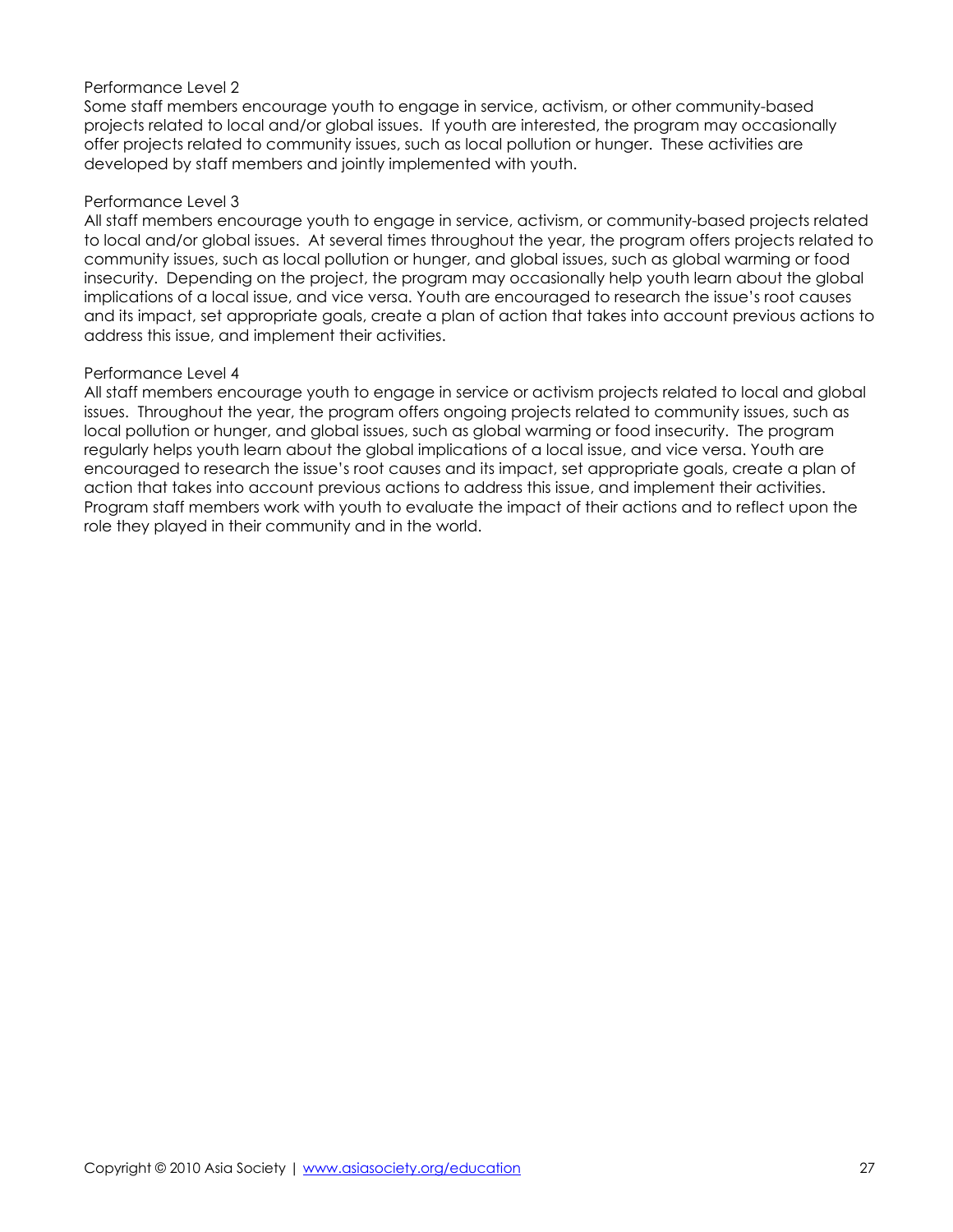# **Domain 6: Professional Development**

**A program that successfully builds global competence in youth recruits, hires, and develops a staff that is culturally and demographically diverse and values the program's global learning goals and activities. Program leaders encourage staff members to expand their knowledge of the world both informally and through formal global learning professional development opportunities to better support global learning in the program.** 

### **1. Staff have sufficient capacity to integrate international content and perspectives into program activities.**

Performance Level 1: Staff members rarely if ever feel sufficiently knowledgeable about the world to integrate international content and perspectives into program activities. They either rely on existing content and curricula, or do not integrate new international content and perspectives into activities. The program does not intentionally hire staff with global knowledge or experiences.

Performance Level 2: Some staff members feel sufficiently knowledgeable about the world to integrate international content and perspectives into program activities. They are able to infuse international content and perspectives into activities. Therefore, internationally-focused activities are offered when some staff members are available to lead them. The program does not address global learning in regular staff meetings or in-house professional development, nor does it recruit new staff with global knowledge or experiences.

Performance Level 3: Most staff members feel sufficiently knowledgeable about the world to integrate international content and perspectives into program activities. They are able to infuse international content and perspectives into activities. The program ensures that there are always staff members available who can offer internationally-focused activities, by encouraging them through regular staff meetings or in-house professional development to stay up-to-date on other countries, cultures, or global issues or to acquire new global knowledge; or by recruiting new staff with global knowledge and experiences.

Performance Level 4: Almost all staff members feel sufficiently knowledgeable about the world to integrate international content and perspectives into program activities. The staff receives professional development in developing and leading internationally-focused activities, and almost all are expected to apply their training in the program. The program ensures that there are always internationally-focused activities offered that appeal to a variety of interests (e.g. the arts, technology, etc.), and manages its recruitment of new staff to support this variety of activities.

### **2. The program has a professional development plan to help staff continuously strengthen their capacity to provide global activities.**

Performance Level 1: The program does not have a professional development plan, or has a professional development plan that does not support staff to continuously strengthen their capacity to provide global activities.

Performance Level 2: The program has a professional development plan that supports staff to strengthen their capacity to provide global activities if they choose, and some professional development activities address global learning. However, the plan is not fully implemented, and the staff may or may not know how to access professional development opportunities that strengthen their capacity to provide global activities.

Performance Level 3: The program has a professional development plan that supports staff to continuously strengthen their capacity to provide global activities, and all staff have regular opportunities to participate in professional development that addresses global learning. Staff members understand the plan and know how to access additional professional development opportunities that strengthen their capacity to provide global activities. Regular staff meetings and in-house professional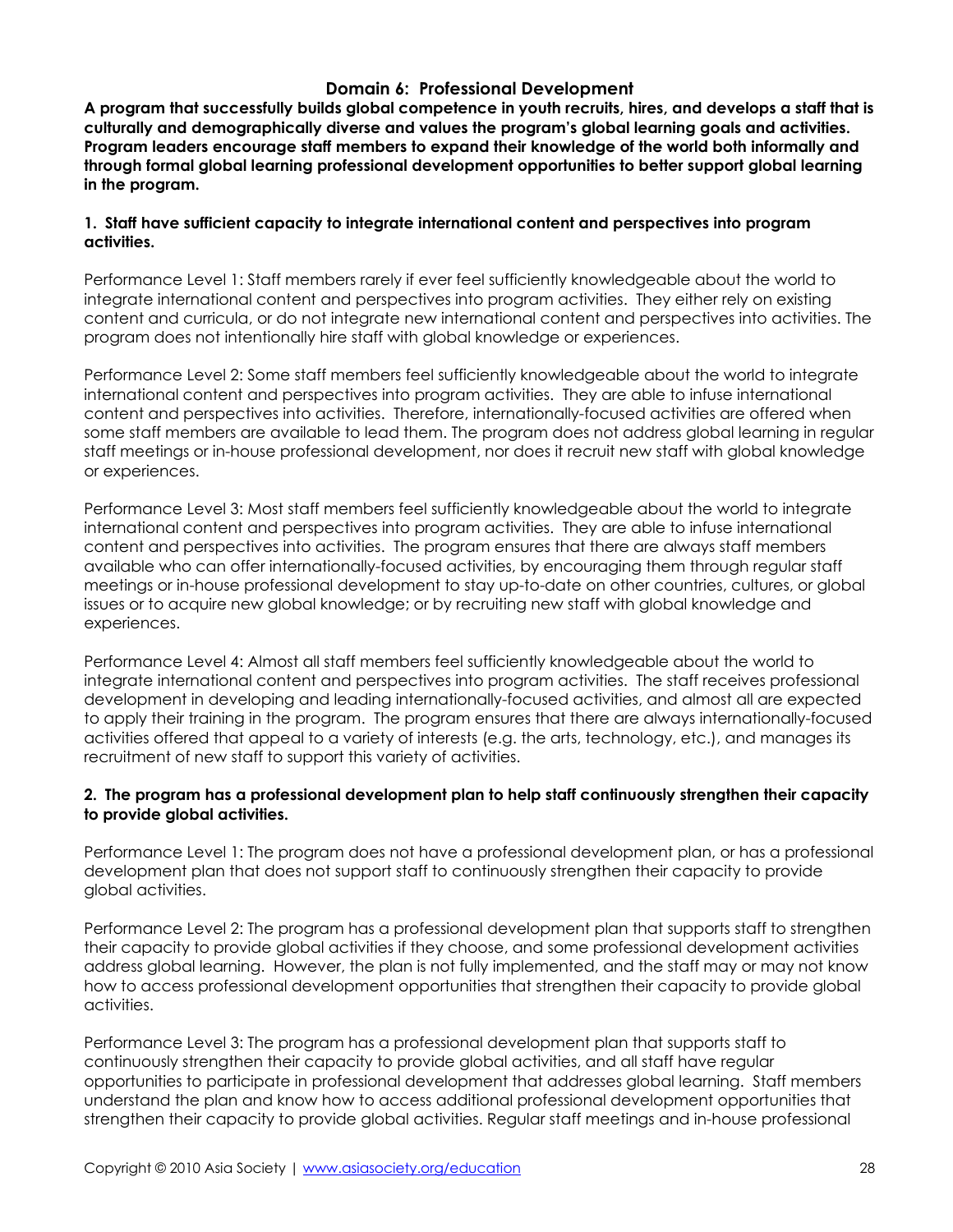development provide opportunities for staff to share their new knowledge with peers and stay up-todate on what they have learned.

Performance Level 4: The program has a professional development plan that supports staff to continuously strengthen their capacity to provide global activities, and all staff are required to participate in regular and frequent professional development opportunities that address global learning. Staff members understand the plan and are encouraged to access additional professional development opportunities that strengthen their capacity to provide global activities. Regular staff meetings and inhouse professional development provide opportunities for staff to share their new knowledge with peers and stay up-to-date on what they have learned. The program also coordinated professional development with school and community groups to foster peer learning across partners and infuse the program with new knowledge and perspectives.

### **3. Staff seek opportunities to access and/or acquire resources from or to collaborate with outside organizations and experts to provide global activities.**

Performance Level 1: Staff members rarely or never access or acquire resources from or to collaborate with outside organizations and experts to provide global activities.

Performance Level 2: Staff members occasionally take advantage of opportunities to access or acquire resources from or to collaborate with local organizations and experts to provide global activities. Resources and collaborative efforts are limited to some program areas, but are not used widely or intentionally throughout the program.

Performance Level 3: Staff members regularly seek opportunities to access and acquire resources from or to collaborate with outside organizations and experts – in the local community or further afield nationally or internationally – to provide global activities. Resources and collaborative efforts are used and implemented throughout the program to intentionally support global learning goals.

Performance Level 4: Staff members regularly and frequently seek opportunities to access and acquire the highest quality resources from or to collaborate with outside organizations and experts – both in the local community and further afield nationally or internationally – to provide global activities. Resources and collaborative efforts are used and implemented throughout the program to intentionally support global learning goals. Program leaders encourage using outside resources and partners in the delivery of global activities, and ensure that resources and partners are evaluated each year.

# **4. Staff model global competence by staying up to date on current world events and presenting balanced viewpoints on global issues.**

Performance Level 1: Few staff members are up to date on current world events and are not often intentional about presenting balanced viewpoints on global issues.

Performance Level 2: Some staff members are up to date on current world events and intentionally present balanced viewpoints on global issues.

Performance Level 3: Most staff members are up to date on current world events and intentionally present balanced viewpoints on global issues. The staff is expected to model global competence in this way.

Performance Level 4: Almost all staff members are up to date on current world events and intentionally present balanced viewpoints on global issues. The staff is expected to model global competence in this way. Program leadership supports this requirement by offering professional development opportunities in acquiring and applying global knowledge in afterschool settings.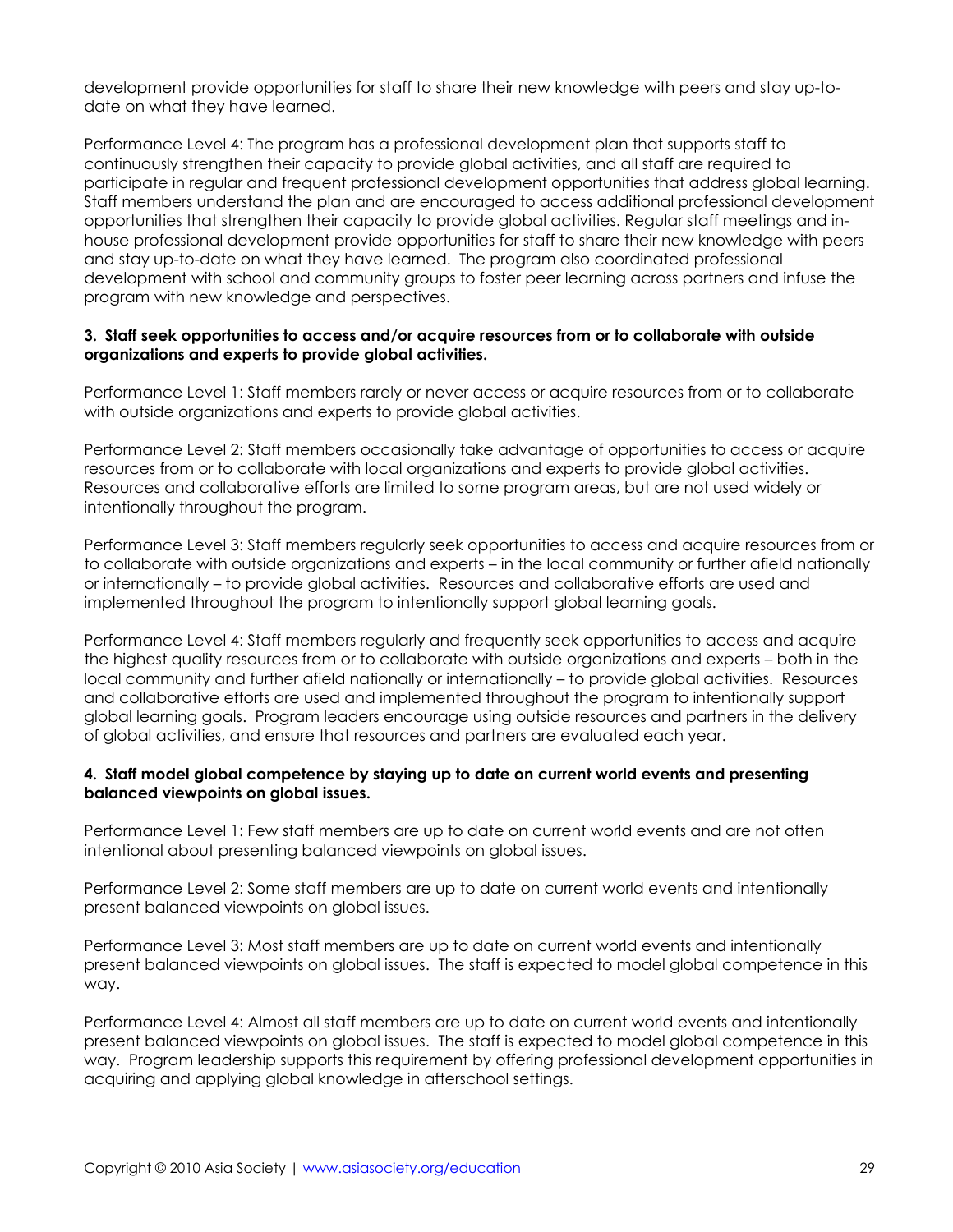### **Domain 7: Families, Communities, and Partnerships**

**A program that successfully builds global competence in youth values the role that families and community partners play in fostering global learning by tapping into their international resources and experiences. The program also creates opportunities for youth to share their global experiences with other youth in the program, school, and community. The program has both local and international partnerships to meet its global goals.** 

#### **1. The program uses the assets of participants' and families' cultures, backgrounds, experiences, and values to strengthen the program's global mission.**

Performance Level 1: The program rarely or never considers the assets of participants' and families' cultures, backgrounds, and values as they relate to the program's global mission.

Performance Level 2: The program occasionally considers the assets of participants' and families' cultures, backgrounds, and values as they relate to the program's global mission. When the program does include participants' and families' assets, it is typically based on staff members' relationships with individual participants and family members. These assets are generally used in the program to showcase international food, dance, music, and other traditions.

Performance Level 3: The program regularly considers the assets of participants' and families' cultures, backgrounds, and values as they relate to the program's global mission. The program gathers anecdotal information to determine what cultures, backgrounds, and experiences are represented in the program, to ensure all participants and family members have an opportunity to contribute to the program. These assets are used in the program to showcase international food, dance, music, and other traditions, as well as to dive into deeper cultural values and norms, and other experiences, including international careers or travel.

Performance Level 4: The program regularly and frequently considers the assets of participants' and families' cultures, backgrounds, and values as they relate to the program's global mission. The program conducts a scan or uses a survey to determine what cultures, backgrounds, and experiences are represented in the program, to ensure all participants and family members have an opportunity to contribute to the program. These assets are used in the program to showcase international food, dance, music, and other traditions, as well as to dive into deeper cultural values and norms, and other experiences, including international careers or travel. Participants and family members are often asked to apply their cultures, backgrounds, and experiences to support program planning and delivery.

#### **2. The program uses young peoples' global knowledge, skills, and projects to educate and involve peers, community, and family members in global learning.**

Performance Level 1: The program rarely or never uses young peoples' global knowledge, skills, and projects to educate and involve peers, community, and family members in global learning.

Performance Level 2: The program uses young peoples' global projects to educate and involve some peers, community partners, and family members in global learning. This is often done at special events, such as an end-of-year performance. The program notifies youth, family members, and community partners who have a relationship with the program of these events when possible.

Performance Level 3: The program uses young peoples' global projects to educate and involve some peers, community partners, and family members in global learning. There are regular opportunities for sharing, including regularly-scheduled meetings, special events, and community activities. The program notifies youth, family members, and community partners who have a relationship with the program of these events in advance, and notifies other members of the community through the program website and by word-of-mouth.

Performance Level 4: The program uses young peoples' global projects to educate and involve some peers, community partners, and family members in global learning. There are frequent opportunities for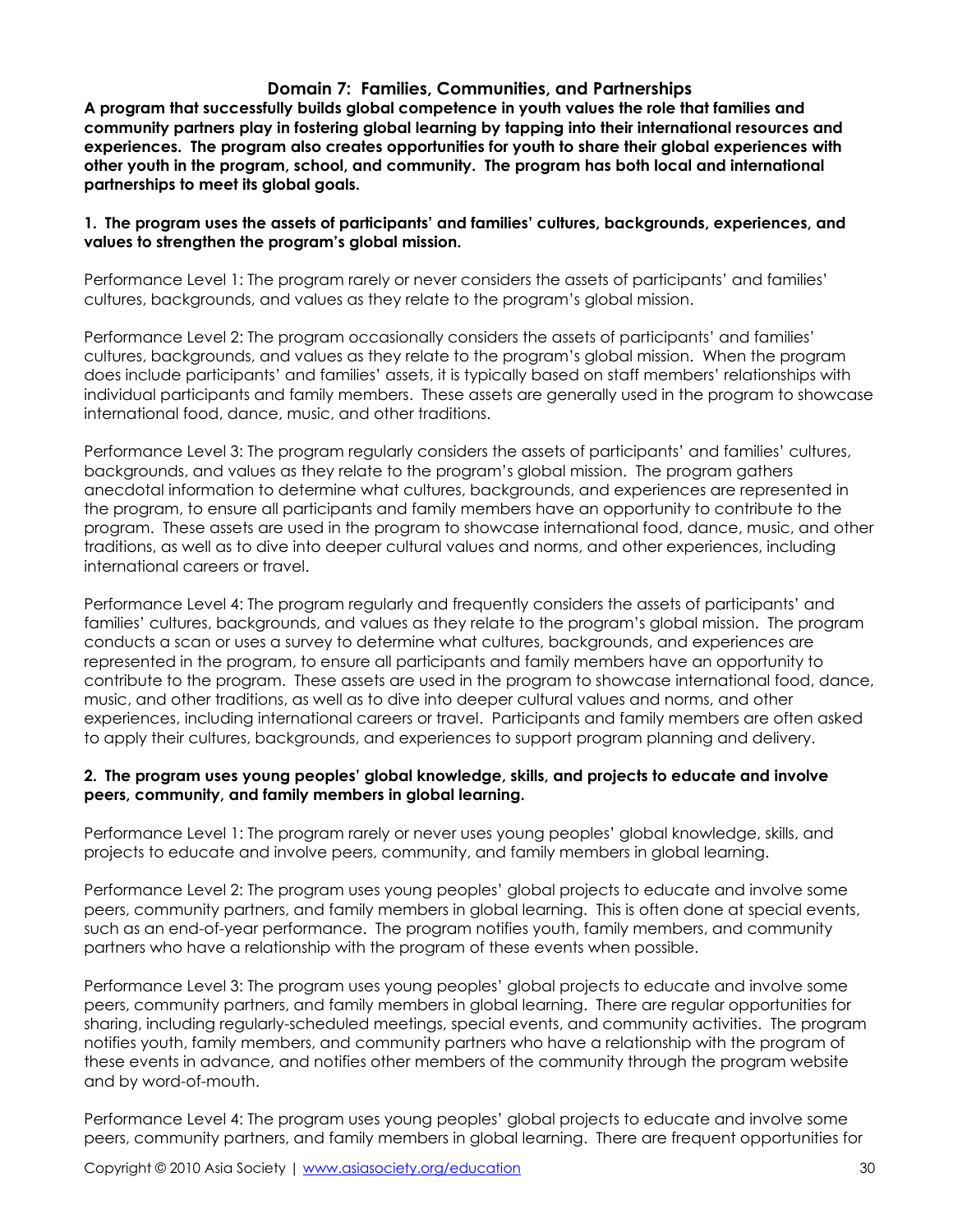sharing, including monthly meetings, special events, and community activities. The program notifies youth, family members, and community partners who have a relationship with the program in the beginning of the year to schedule events for the whole year. The program also notifies other members of the community through the program website and local community news outlets.

### **3. The program has active partnerships with higher education, businesses, arts and cultural institutions, and community organizations that support the program's global activities and initiatives.**

Performance Level 1: The program has few if any active partnerships with higher education, businesses, arts and cultural institutions, or community organizations.

Performance Level 2: The program has some active partnerships with higher education, businesses, arts and cultural institutions, and community organizations that may include global content or connections. However, these partnerships do not explicitly support the program's global activities and initiatives. Partnerships are often developed based on staff members' relationships with potential partnering organizations.

Performance Level 3: The program has several active partnerships with higher education, businesses, arts and cultural institutions, and community organizations that explicitly support the program's global activities and initiatives, and provide human resources, facilities, and other contributions that facilitate global learning. Partnerships are developed based on which organizations program leaders believe can contribute to the program's mission, including its global learning goals.

Performance Level 4: The program has many active partnerships with higher education, businesses, arts and cultural institutions, and community organizations that explicitly support the program's global activities and initiatives, and provide human resources, facilities, and other contributions that facilitate global learning. Partnerships are developed based on a landscape scan that identifies which organizations can contribute to the program's mission, including its global learning goals, and are formalized with a memorandum of understanding or partnership agreement.

# **4. The program has active partnerships with afterschool programs, schools, or youth organizations in other countries to share best practices and to organize collaborative projects.**

Performance Level 1: The program does not have active partnerships with afterschool programs, schools, or youth organizations in other countries.

Performance Level 2: The program has made one or two relationships with afterschool programs, schools, or youth organizations in other countries to share best practices among staff. Program leaders share information with the partnering programs in other countries to learn from one another, and to assist with each program's planning efforts.

Performance Level 3: The program has several active partnerships with afterschool programs, schools, or youth organizations in other countries to share best practices and to organize collaborative projects. Program leaders and staff members communicate together to share information with the partnering programs to learn from one another and to assist with each program's planning efforts. The partnership yields some joint projects for youth (e.g. staff members create a virtual exchange program between the two countries' programs).

Performance Level 4: The program has many active partnerships with afterschool programs, schools, or youth organizations in other countries to share best practices and to organize collaborative projects. Program leaders, staff members, and youth participants communicate together to share information with the partnering programs to learn from one another and to assist with each program's planning efforts. The partnership yields several joint projects for youth and staff members (e.g. staff members create a pen pal program between the two countries' programs, shared virtual professional development, etc.).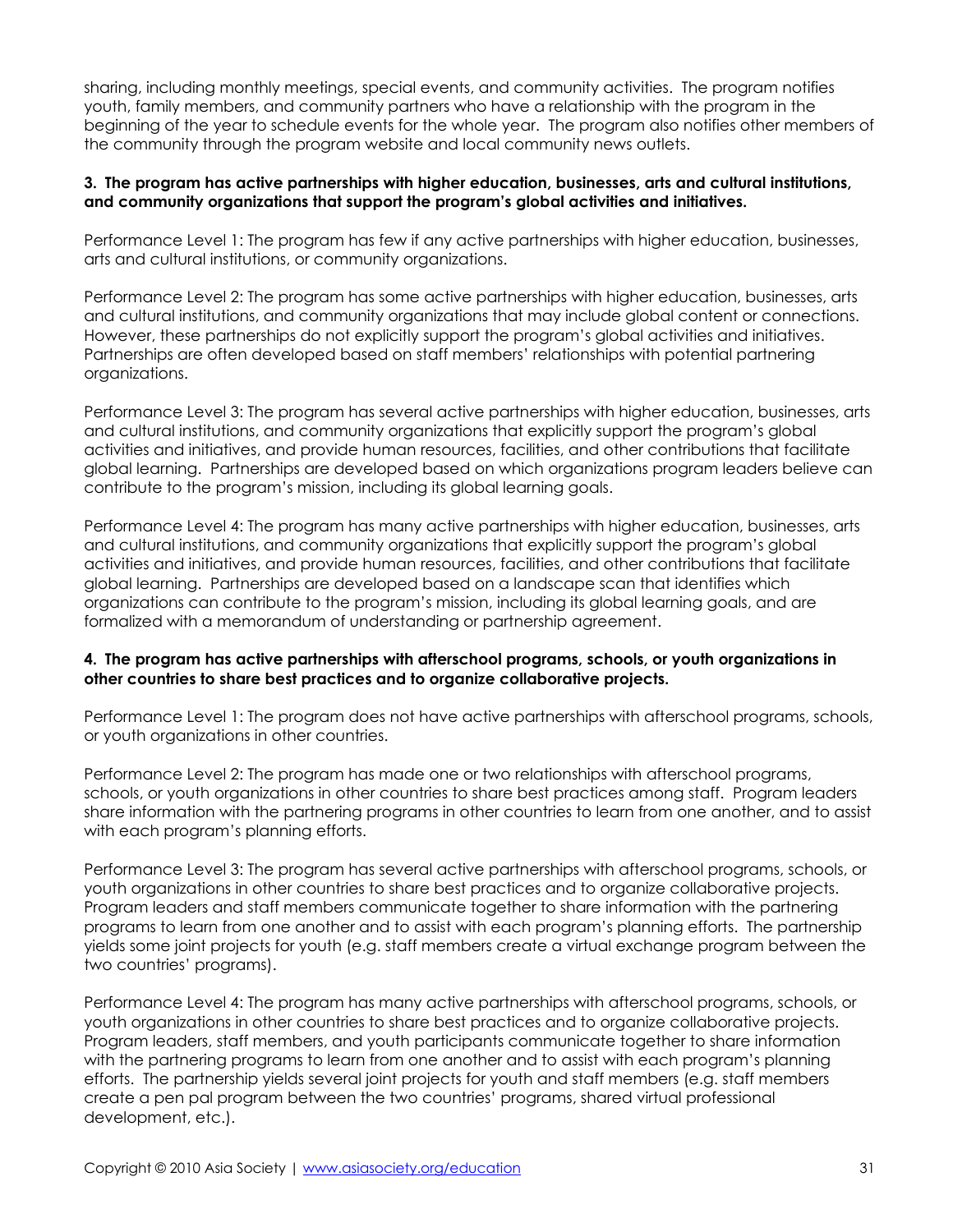#### **5. Staff collaborate with schools to create and participate in professional development opportunities in which they share global content, strategies, and materials, as well as to seamlessly align global learning during and beyond the school day.**

Performance Level 1: Staff members rarely or never collaborate with schools to create and participate in professional development or joint alignment/planning opportunities.

Performance Level 2: Some staff members occasionally collaborate with schools to create and participate in professional development or joint alignment/planning opportunities. During these sessions, program staff and school staff share information about their work and sometimes include global content, strategies, and materials when relevant.

Performance Level 3: Most staff members regularly collaborate with schools to create and participate in professional development or joint alignment/planning opportunities. During these sessions, program staff and school staff share information about their work and always include global content, strategies, and materials. Program staff and school staff also brainstorm ways in which aligning global learning content and activities during and beyond the school day, and follow-up on ideas generated as needed.

Performance Level 4: All staff members regularly and frequently collaborate with schools to create and participate in professional development or joint alignment/planning opportunities. During these sessions, program staff and school staff share information about their work and always include global content, strategies, and materials. Program staff and school staff create a plan for aligning global learning content and activities during and beyond the school day. This plan is jointly implemented and assessed by the program and the school.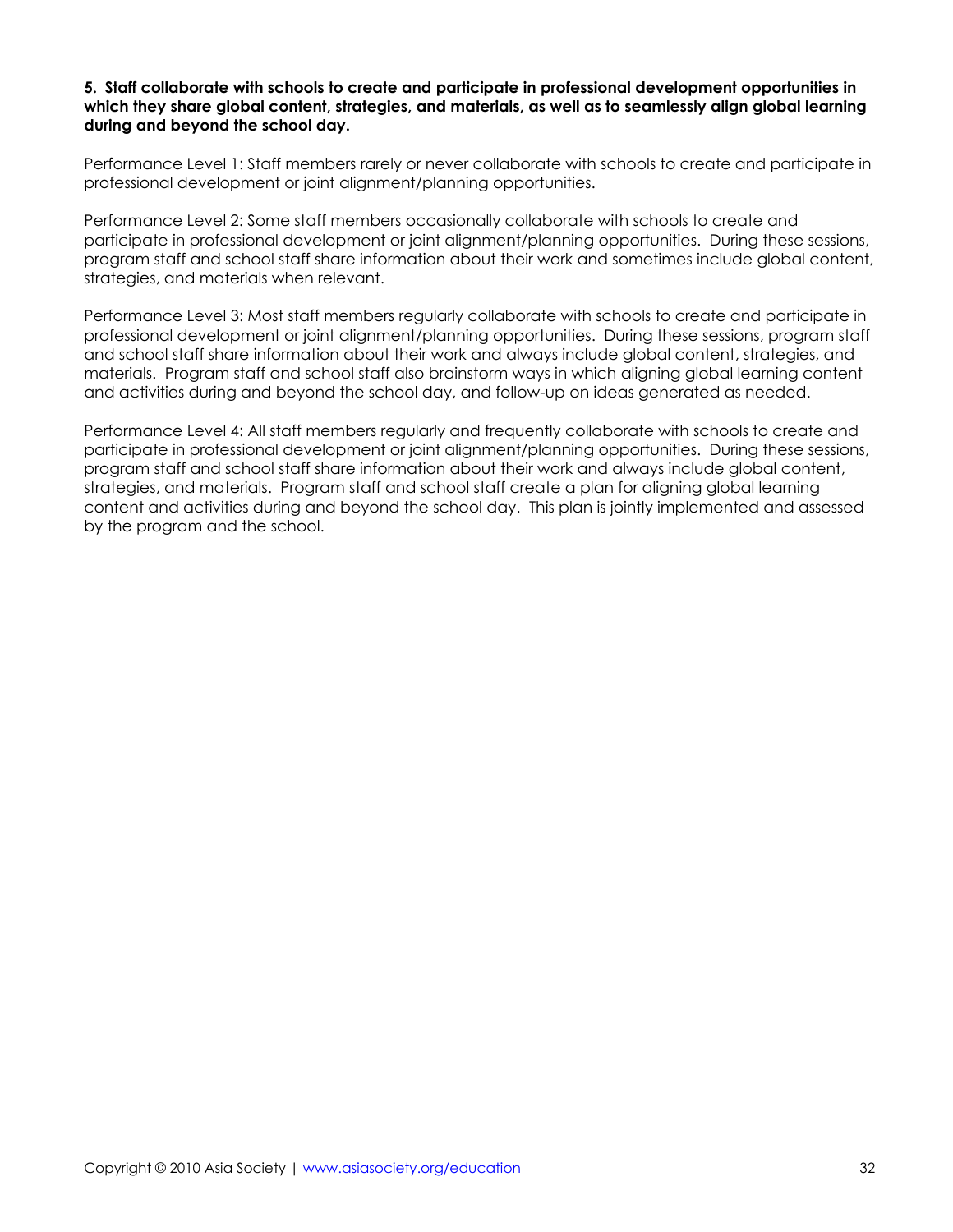# **Domain 8: Program Evaluation**

**A program that successfully builds global competence in youth has identified specific outcomes for its global goals, and uses observation and data collection to measure progress. Youth are surveyed regarding their level of global competence, as well as given opportunities to demonstrate their level of global competence to their peers, families, and communities. The program also collects feedback from families and partners regarding its global learning efforts.** 

#### **1. The program's internal evaluation procedures include global learning goals when assessing program activities, youth engagement, and staff performance.**

Performance Level 1: The program's internal evaluation procedures rarely if ever include global learning goals when assessing program activities, youth engagement, or staff performance.

Performance Level 2: The program's internal evaluation procedures include some global learning goals when assessing program activities, youth engagement, and/or staff performance. However, the program is not yet collecting all information needed to fully reflect the program's progress in meeting its global learning goals. This information is usually analyzed, but may not appear in the program's final evaluation report or records.

Performance Level 3: The program's internal evaluation procedures include all global learning goals when assessing program activities, youth engagement, and staff performance. The program is collecting all information needed to fully reflect the program's progress in meeting its global learning goals. This information is analyzed and results appear in the program's final evaluation report or records.

Performance Level 4: The program's internal evaluation procedures include all global learning goals when assessing program activities, youth engagement, and staff performance. The program is collecting all information needed to fully reflect the program's progress in meeting its global learning goals. This information is analyzed and results appear in the program's final evaluation report or records. In addition, evaluation information is used for program planning and development to continuously improve the program's global activities and efforts.

### **2. The program's internal evaluation procedures allow youth to self-report on their own global competence development.**

Performance Level 1: The program's internal evaluation procedures rarely or never allow youth to selfreport on their own global competence development.

Performance Level 2: The program's internal evaluation procedures allow youth to informally self-report on their own global competence development. Therefore, information on global competence development is captured, but is not consistent across all participants.

Performance Level 3: The program's internal evaluation procedures allow youth to self-report on their own global competence development in a formal and structured way. Therefore, information on global competence development is captured and consistent across all participants.

Performance Level 4: The program's internal evaluation procedures allow youth to self-report on their own global competence development in a formal and structured way. Therefore, information on global competence development is captured and consistent across all participants. In addition, this information is used for program planning and development to continuously improve in supporting youth to develop global competence.

**3. The program provides multiple opportunities to publicly display global learning-themed youth projects within program space, schools, and communities for viewing and feedback.**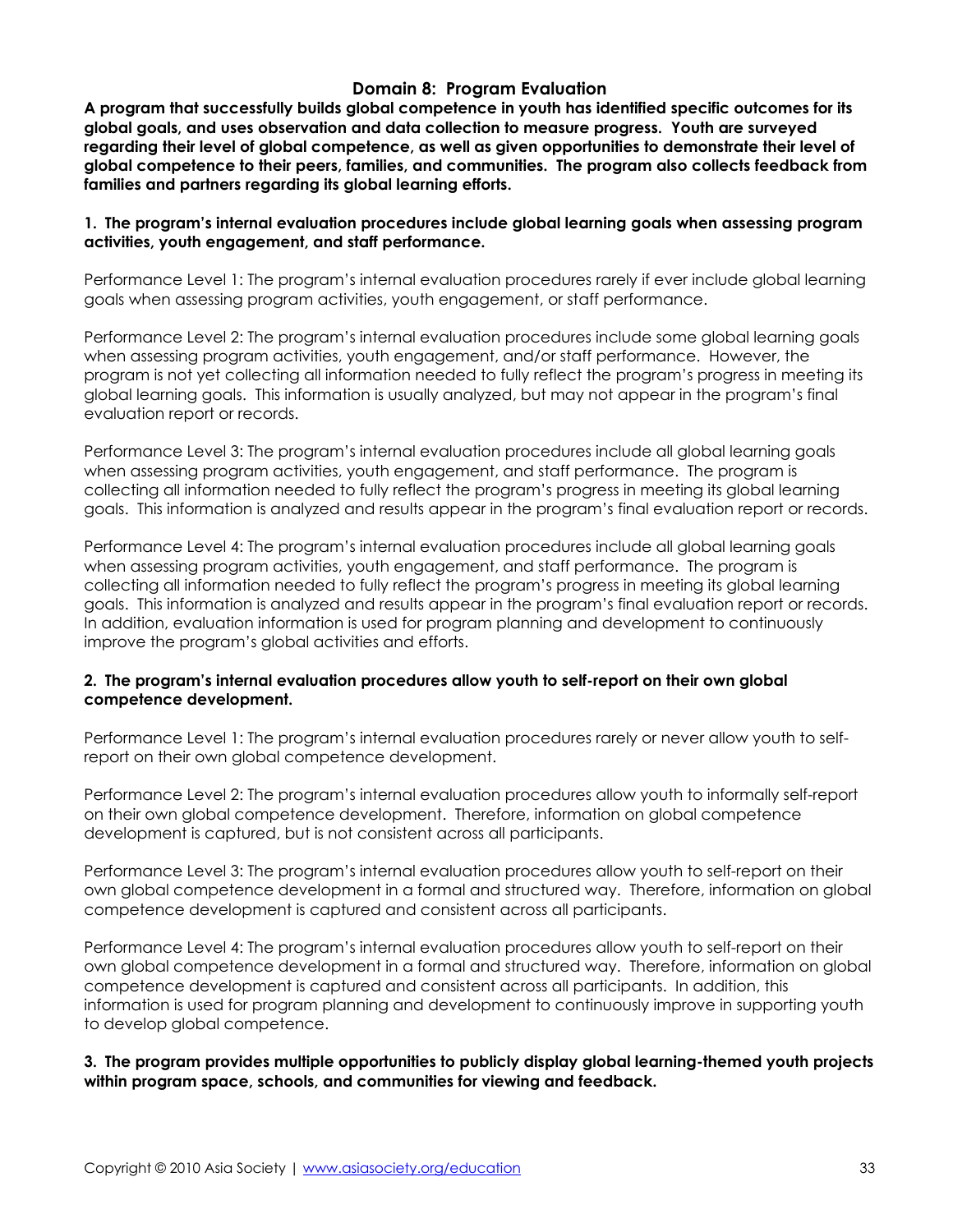Performance Level 1: The program rarely or never provides opportunities to publicly display global learning-themed youth projects within program space, schools, or communities. Therefore, little if any feedback is provided to the program staff or youth.

Performance Level 2: The program occasionally provides opportunities to publicly display global learning-themed youth projects within program space, schools, and communities. Some stakeholders are able to view projects and provide feedback on an ad hoc basis to program staff and/or youth. Some staff members record feedback, while others rely on verbal anecdotes.

Performance Level 3: The program regularly provides opportunities to publicly display global learningthemed youth projects within program space, schools, and communities. Many stakeholders are able to view projects and their feedback is welcome. All staff members are expected to record feedback so the information can be shared with their colleagues and youth participants.

Performance Level 4: The program regularly and frequently provides opportunities to publicly display global learning-themed youth projects within program space, schools, and communities. Many stakeholders are able to view projects, and they are asked to provide feedback. All staff members are trained in how to record feedback so the information is most useful for professional development and evaluation purposes for program staff and youth.